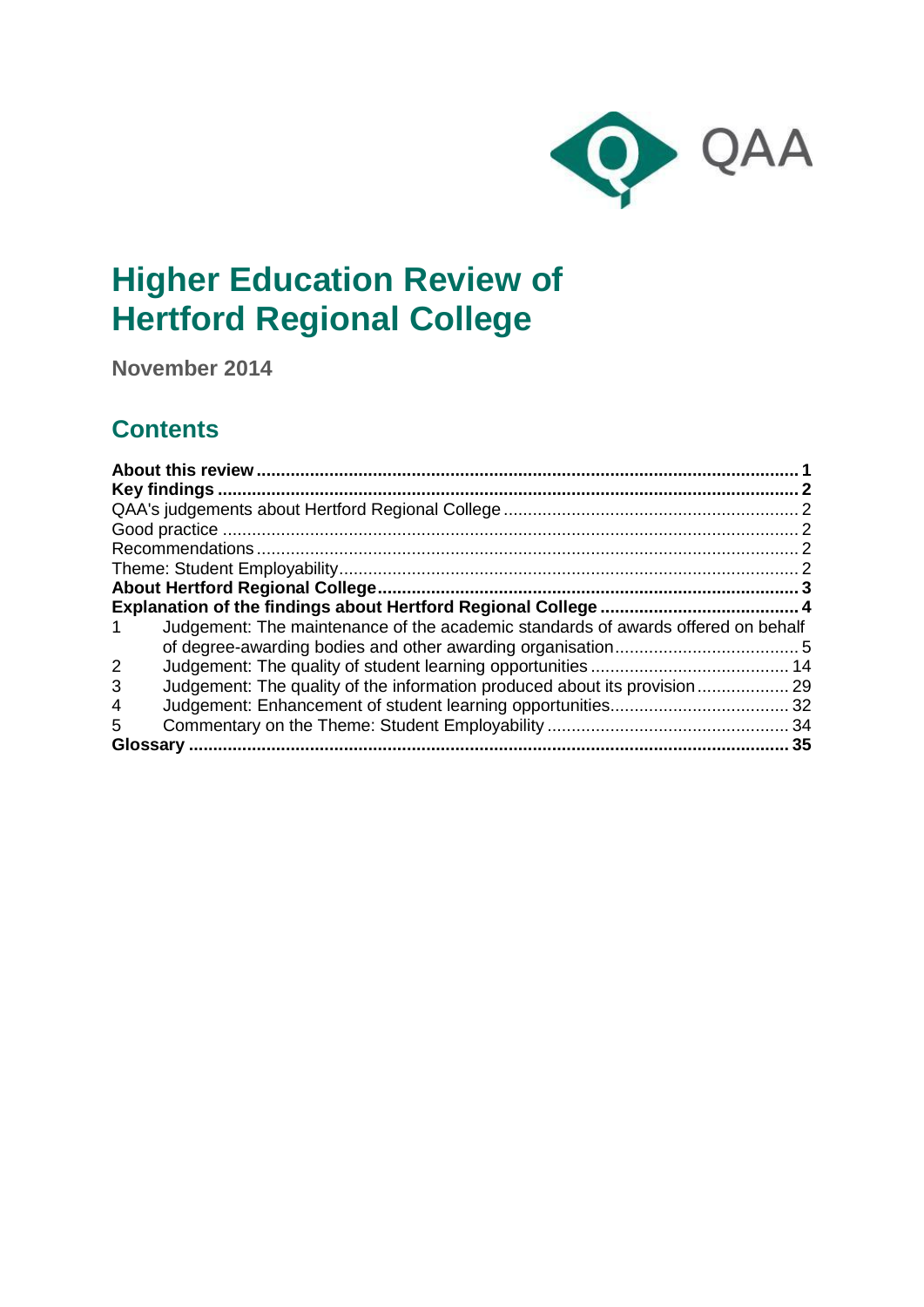## <span id="page-1-0"></span>**About this review**

This is a report of a Higher Education Review conducted by the Quality Assurance Agency for Higher Education (QAA) at Hertford Regional College. The review took place from 24 November to 26 November 2014 and was conducted by a team of three reviewers, as follows:

- Ms Barbara Howell
- Mr Mark Langley
- Miss Zoe Harrison (student reviewer).

The main purpose of the review was to investigate the higher education provided by Hertford Regional College and to make judgements as to whether or not its academic standards and quality meet UK expectations. These expectations are the statements in the [UK Quality](http://www.qaa.ac.uk/assuring-standards-and-quality/the-quality-code)  [Code for Higher Education](http://www.qaa.ac.uk/assuring-standards-and-quality/the-quality-code) (the Quality Code)<sup>1</sup> setting out what all UK higher education [providers](http://newlive.qaa.ac.uk/AboutUs/glossary/Pages/glossary-h.aspx#h2.1) expect of themselves and of each other, and what the general public can therefore expect of them.

In Higher Education Review the QAA review team:

- makes judgements on
	- the setting and maintenance of academic standards
	- the quality of student learning opportunities
	- the information provided about higher education provision
	- the enhancement of student learning opportunities
- provides a commentary on the selected theme
- makes recommendations
- identifies features of good practice
- affirms action that the provider is taking or plans to take.

A summary of the findings can be found in the section starting on page 2. [Explanations of](#page-4-0)  [the findings](#page-4-0) are given in numbered paragraphs in the section starting on page 5.

In reviewing Hertford Regional College the review team has also considered a theme selected for particular focus across higher education in England and Northern Ireland.

The [themes](http://www.qaa.ac.uk/publications/information-and-guidance/publication?PubID=106#.VNSVi3hFBzM) for the academic year 2014-15 are Student Involvement in Quality Assurance and Enhancement and Student Employability, $^2$  and the provider is required to select, in consultation with student representatives, one of these themes to be explored through the review process.

The QAA website gives more information [about QAA](http://www.qaa.ac.uk/aboutus/pages/default.aspx) and its mission.<sup>3</sup> A dedicated section explains the method for **Higher Education Review<sup>4</sup>** and has links to the review handbook and other informative documents. For an explanation of terms see the [glossary](#page-35-0) at the end of this report.

 1 The UK Quality Code for Higher Education is published at: [www.qaa.ac.uk/qualitycode](http://www.qaa.ac.uk/qualitycode) <sup>2</sup> Higher Education Review themes: [www.qaa.ac.uk/publications/information-and-](http://www.qaa.ac.uk/publications/information-and-guidance/publication?PubID=106)

[guidance/publication?PubID=106.](http://www.qaa.ac.uk/publications/information-and-guidance/publication?PubID=106)

<sup>&</sup>lt;sup>3</sup> QAA website: [www.qaa.ac.uk/aboutus.](http://www.qaa.ac.uk/aboutus/pages/default.aspx)

<sup>4</sup> Higher Education Review web pages: [www.qaa.ac.uk/InstitutionReports/types-of-review/higher-education](http://www.qaa.ac.uk/InstitutionReports/types-of-review/higher-education-review)[review.](http://www.qaa.ac.uk/InstitutionReports/types-of-review/higher-education-review)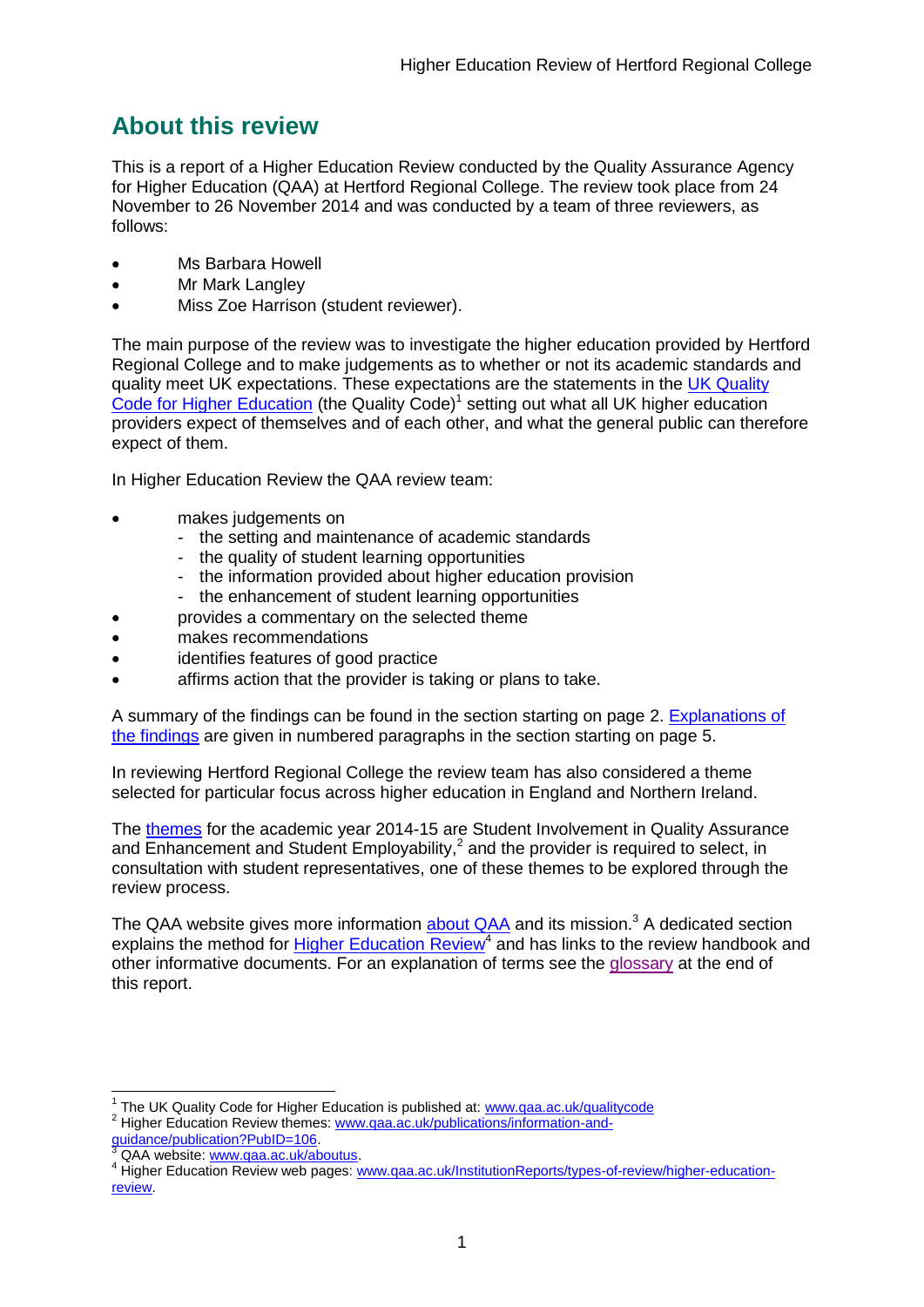## <span id="page-2-0"></span>**Key findings**

## <span id="page-2-1"></span>**QAA's judgements about Hertford Regional College**

The QAA review team formed the following judgements about the higher education provision at Hertford Regional College.

- The maintenance of the academic standards of awards offered on behalf of degreeawarding bodies and awarding organisations **meets** UK expectations.
- The quality of student learning opportunities **meets** UK expectations.
- The quality of the information about learning opportunities **meets** UK expectations.
- The enhancement of student learning opportunities **meets** UK expectations.

## <span id="page-2-2"></span>**Good practice**

The QAA review team identified the following feature of **good practice** at Hertford Regional College.

 The support provided to academic staff to enhance teaching practice (Expectation B3).

## <span id="page-2-3"></span>**Recommendations**

The QAA review team makes the following **recommendations** to Hertford Regional College.

By April 2015:

 articulate and disseminate the procedures for academic appeals appropriate to each higher education programme (Expectation B9, Information).

By September 2015:

- ensure that there is a formal process for the internal approval and modification of HND programmes (Expectations A3.1, B1)
- further develop the training of student representatives and engage students more effectively as partners (Expectation B5)
- develop across all programmes a consistent approach to the oversight and management of work-based learning (Expectation B10)
- further promote a shared understanding of enhancement across the College's higher education provision (Enhancement).

## <span id="page-2-4"></span>**Theme: Student Employability**

The development of employability is an intrinsic focus of the College's vocational education, as outlined in its own strategic objectives. The College offers programmes which aim to develop higher-level vocational skills required by employers in a variety of ways, and it works towards its strategic goals of both preparing students for employment and providing educational services to meet the needs of employers, through the provision of professional and vocational programmes, through employer engagement, and through embedding employability skills into the curriculum.

The College effectively integrates work-based and placement learning into programme design, with the needs of employers considered at course validation. Programmes adopt different approaches to the management of work-based learning and different levels of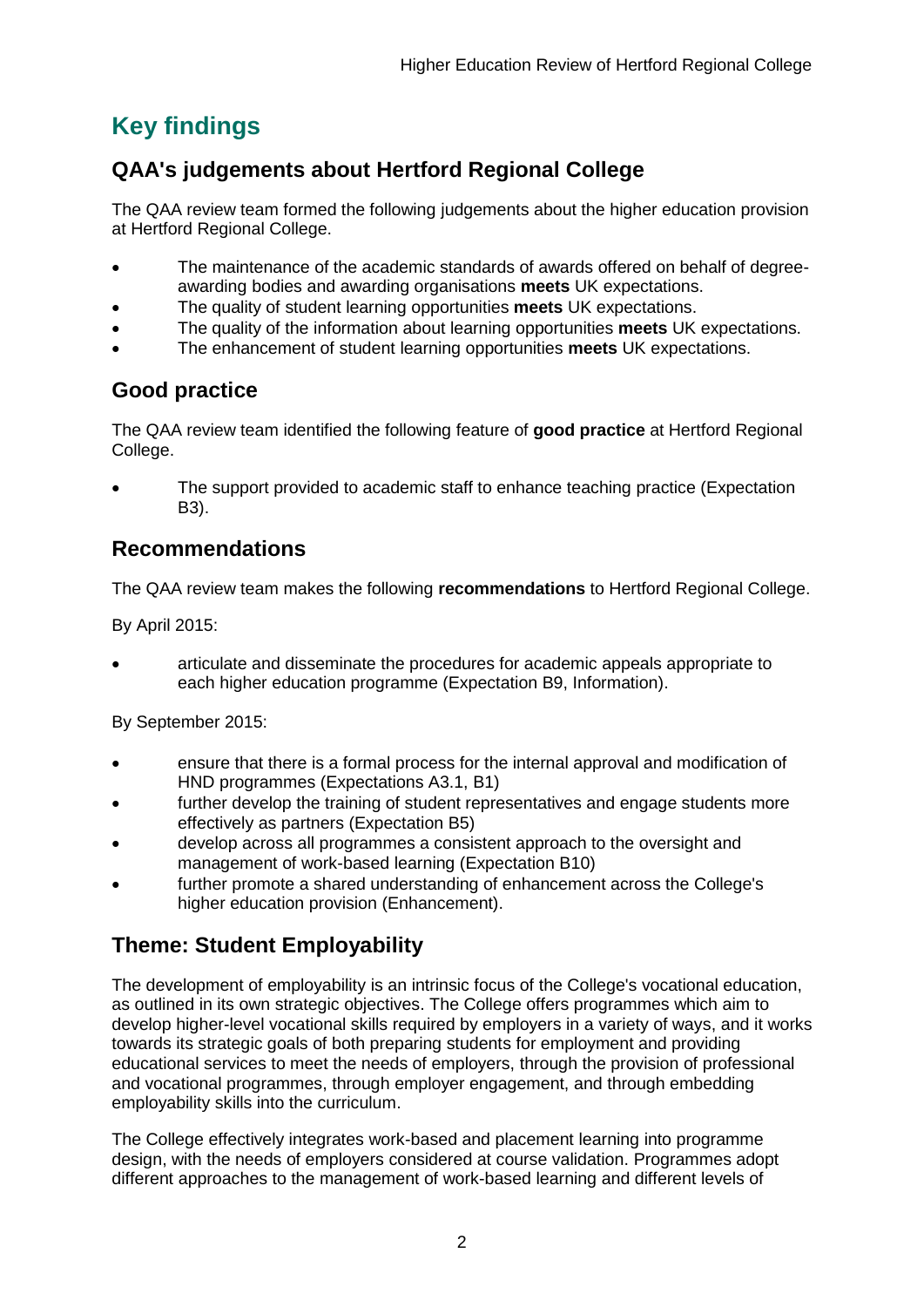support for students, and students clearly value their experience of work-based learning, with each curriculum area being encouraged to develop its own approach to enhancing employability, through live projects, work-based learning and work experience.

Further explanation of the key findings can be found in the handbook available on the QAA webpage explaining [Higher Education Review.](http://www.qaa.ac.uk/reviews-and-reports/how-we-review-higher-education/higher-education-review)

## <span id="page-3-0"></span>**About Hertford Regional College**

Hertford Regional College is a tertiary college situated on two campuses at Broxbourne and at Ware in Hertfordshire. Formed from a merger between two smaller colleges, it offers a wide range of full and part-time programmes, with an emphasis on promoting independence and employability among its students. Its strategic aims include growth of its Higher National provision, the development of scholarship of higher education teaching staff and the upgrading of resources in support of learning.

The College has about 250 students in its higher education provision which is provided in partnership with two universities and with Pearson. Its major partnership is with the University of Hertfordshire which validates the College's Foundation Degree programmes in the areas of business, computing, visual merchandising, creative arts, early years and design, as well as the foundation year of the Extended Degree in Engineering and Technology. In partnership with the University of Greenwich, the College delivers the Diploma in Teaching in the Life-Long Learning Sector, and with Pearson it delivers two Higher National programmes in music and the performing arts.

Since the last QAA review in 2010 the College has successfully bid for its own HEFCE student numbers, allowing it to introduce full-time HN provision in 2013. At the same time, the overall volume of higher education numbers has reduced from about 400 in 2009, largely due to a decline in part-time recruitment. The College has also secured funds to enable completion of the final phase of the development of the Ware campus, which is currently under construction.

The key challenge for the College is to maintain a portfolio of higher and further education programmes which meets the needs of students and employers. In respect of higher education in particular, the College anticipates a gradual increase in recruitment over the coming two or three years, due in large part to the recently-established HN programme.

The outcomes of the previous QAA review in 2010 were positive, with the review identifying five features of good practice, and one advisable and eight desirable recommendations. Since then the College has effectively built on the areas of good practice identified and has completed or has made effective progress towards each of the recommendations.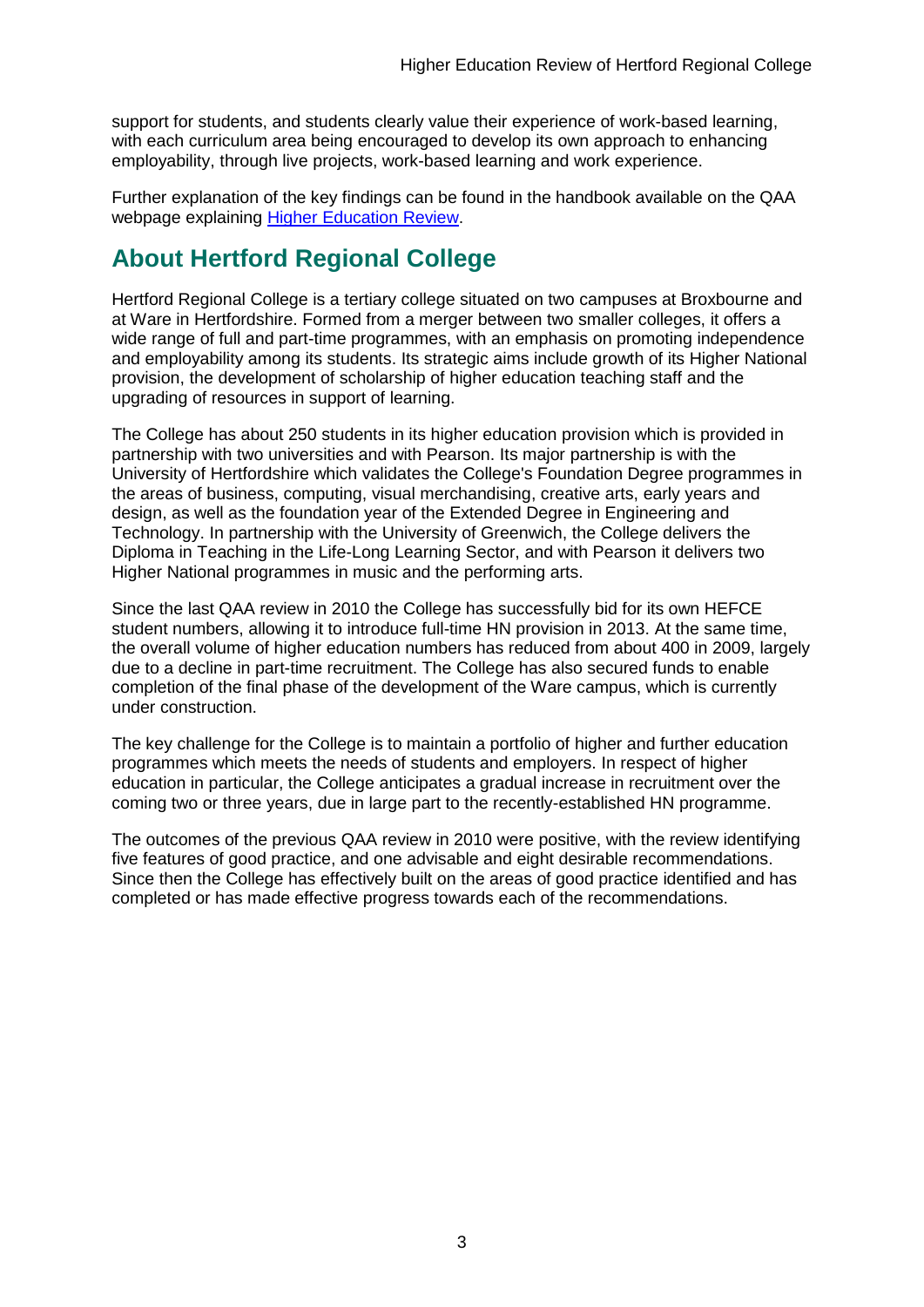## <span id="page-4-0"></span>**Explanation of the findings about Hertford Regional College**

This section explains the review findings in more detail.

Terms that may be unfamiliar to some readers have been included in a [brief glossary](#page-35-0) at the end of this report. A fuller [glossary of terms](http://www.qaa.ac.uk/Pages/GlossaryEN.aspx) is available on the QAA website, and formal definitions of certain terms may be found in the operational description and handbook for the [review method,](http://www.qaa.ac.uk/reviews-and-reports/how-we-review-higher-education/higher-education-review) also on the QAA website.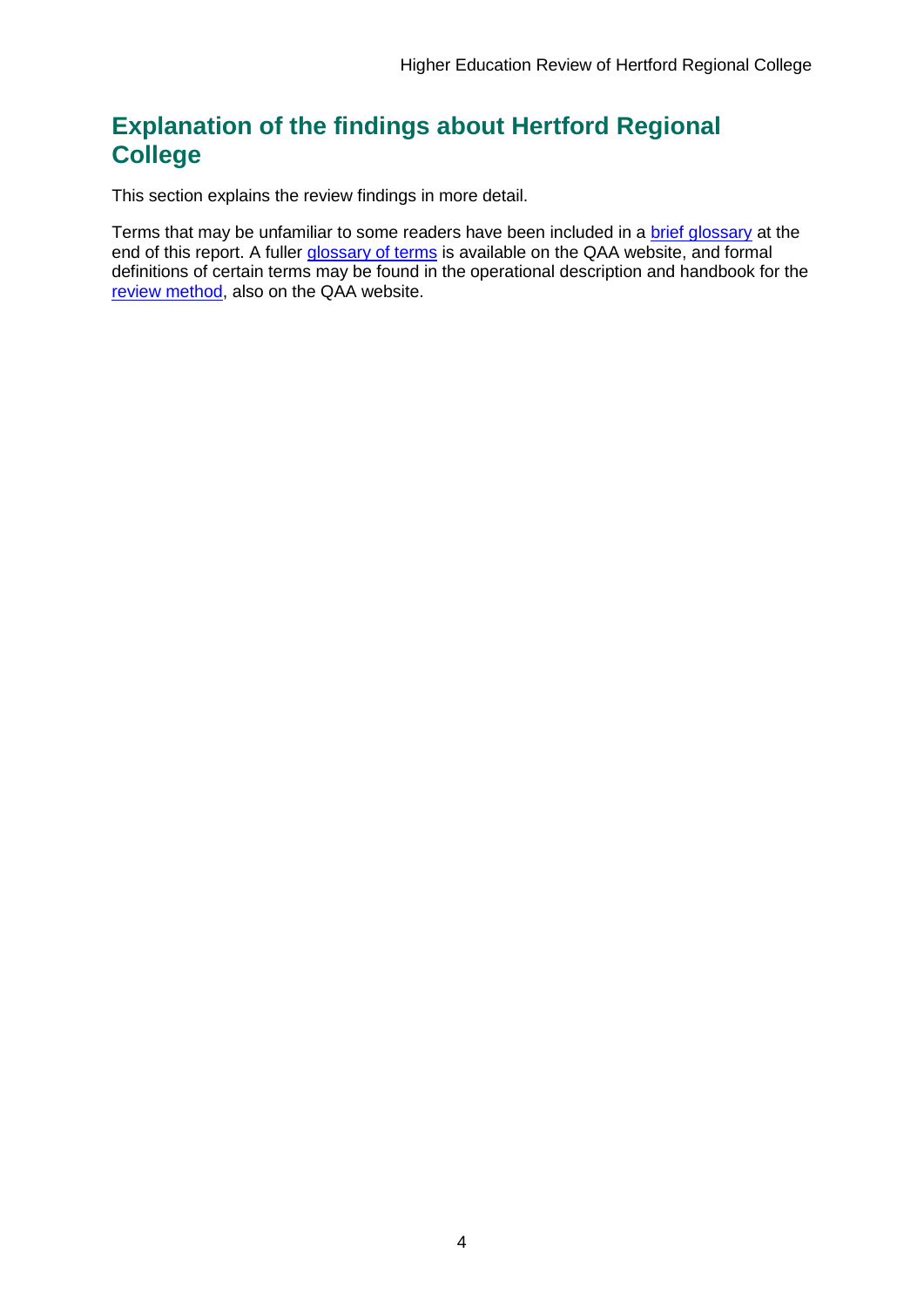## <span id="page-5-0"></span>**1 Judgement: The maintenance of the academic standards of awards offered on behalf of degree-awarding bodies and other awarding organisation**

**Expectation (A1): In order to secure threshold academic standards, degreeawarding bodies:** 

**a) ensure that the requirements of** *The framework for higher education qualifications in England, Wales and Northern Ireland* **are met by:**

- **positioning their qualifications at the appropriate level of the relevant framework for higher education qualifications**
- **ensuring that programme learning outcomes align with the relevant qualification descriptor in the relevant framework for higher education qualifications**
- **naming qualifications in accordance with the titling conventions specified in the frameworks for higher education qualifications**
- **awarding qualifications to mark the achievement of positively defined programme learning outcomes**

**b) consider and take account of QAA's guidance on qualification characteristics** 

**c) where they award UK credit, assign credit values and design programmes that align with the specifications of the relevant national credit framework** 

**d) consider and take account of relevant subject benchmark statements.**

### **Quality Code,** *Chapter A1: UK and European Reference Points for Academic Standards*

## **Findings**

1.1 The College's degree-awarding bodies, the University of Hertfordshire and the University of Greenwich, and its awarding organisation Pearson, are responsible for the setting and maintenance of threshold standards, while the College itself is responsible for the maintenance, delivery and assessment, where relevant, of those standards in line with *The Framework for Higher Education Qualifications in England, Wales and Northern Ireland* (FHEQ).

1.2 The College reassures itself that the requirements of the awarding bodies and awarding organisation are met by means of active involvement in the validation and periodic review process as a member of the Hertfordshire Higher Education Consortium and the University of Greenwich Network*.* The College is an approved Pearson Centre and Pearson takes full responsibility for programme development, approval, modification and periodic review. The College has structures in place to monitor and maintain oversight of quality and standards across its higher education provision: these include the Higher Education Programme Committee, Higher Education Management Meetings and the Higher Education Student Forum with each providing direct reporting lines to the College Higher Education Committee. The Higher Education committee meets four times a year and discusses and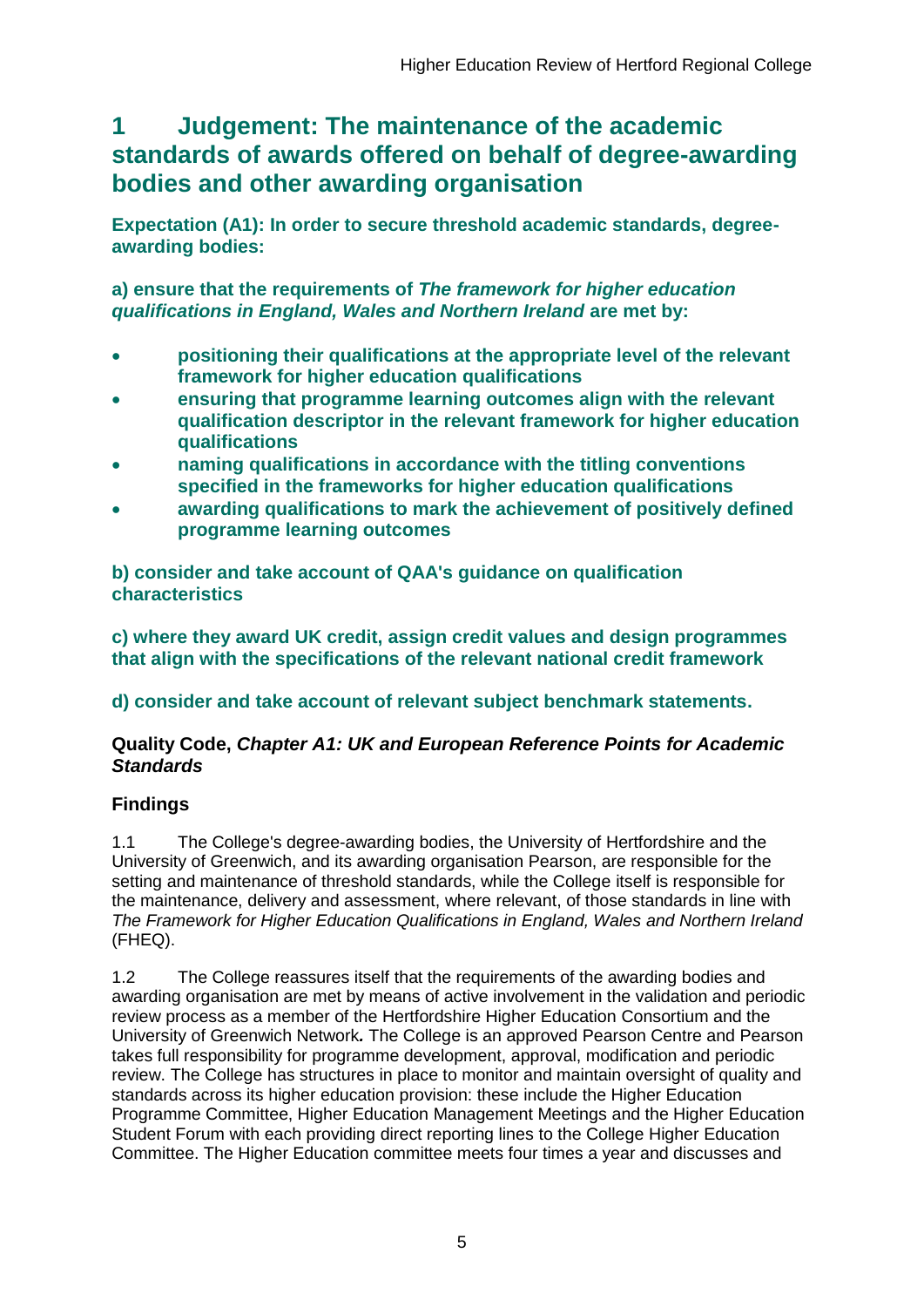approves the annual monitoring reports of individual programmes which contain comment on external examiner reports and consideration of the appropriateness of the standards set.

1.3 The team reviewed the operation and effectiveness of these procedures by looking at the respective partnership agreements, agenda for revalidation, key College and group meeting minutes, programme handbooks*,* programme specifications*,* external examiner reports and external verifier feedback and by talking to senior staff.

1.4 The evidence indicates that the procedures used by the College through its committee structures are effective in practice for programmes from its degree-awarding bodies. However the Senior Team acknowledges that although Pearson is responsible for their programmes and the content of each unit therein, there is a need for a formal internal process for the approval of the selection of units which contribute to HN programmes. The review team found that the College effectively fulfils the responsibilities of its partnership agreements for maintaining the standards of the awards it offers, and it therefore concludes that Expectation A1 is met and that the associated risk level is low.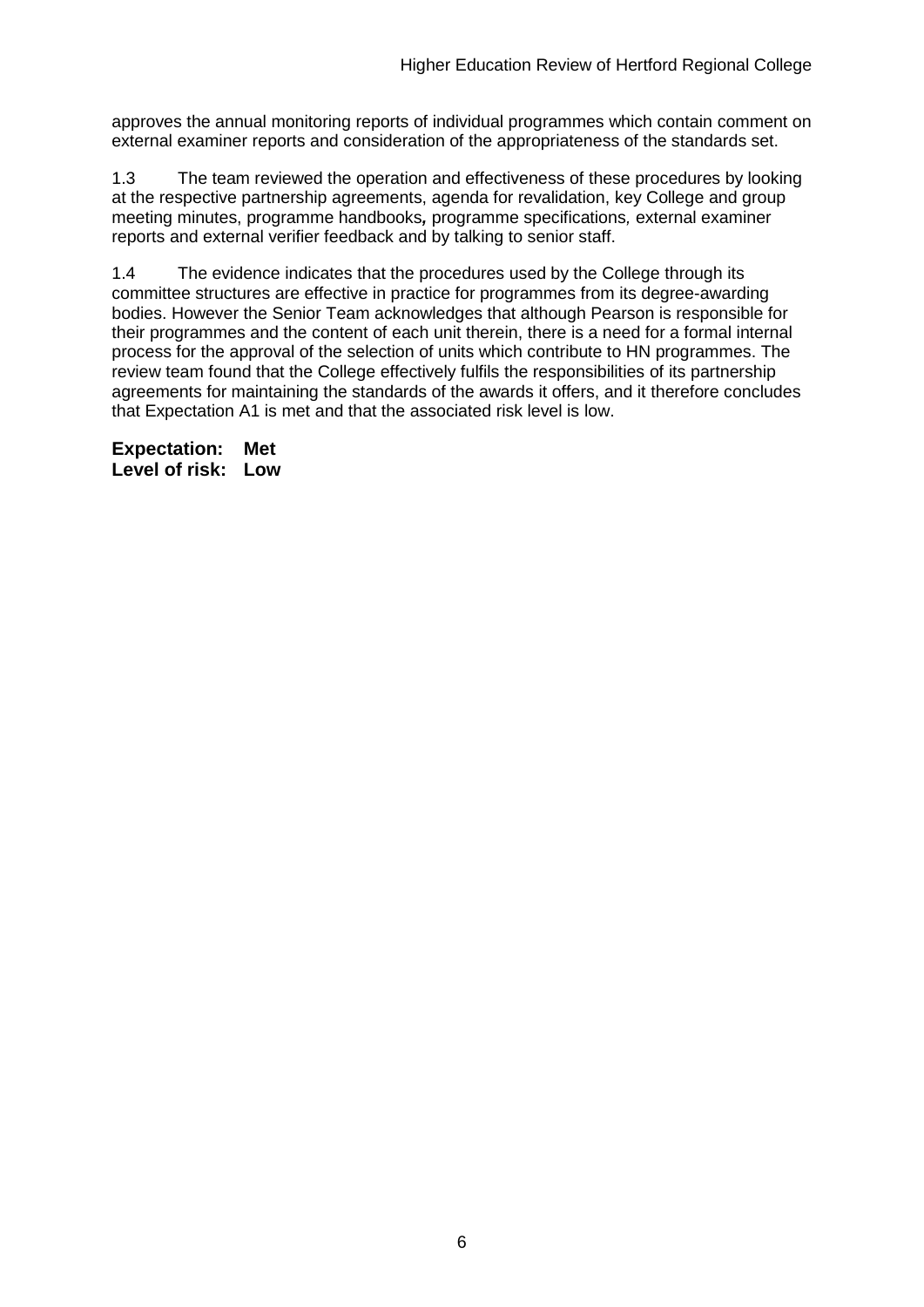**Expectation (A2.1): In order to secure their academic standards, degree-awarding bodies establish transparent and comprehensive academic frameworks and regulations to govern how they award academic credit and qualifications.**

### **Quality Code,** *Chapter A2: Degree-Awarding Bodies' Reference Points for Academic Standards*

## **Findings**

1.5 The College refers to its degree-awarding bodies for academic governance arrangements, regulations and policies relating to academic matters. The regulatory frameworks of these bodies determine the academic standards of each programme. The Consortium agreement describes the role of the Consortium Quality Committee in taking responsibility for advising and monitoring on issues of academic quality for the delivery of programmes. Similarly the Memorandum of Agreement between the University of Greenwich and the College describes a Network Management Committee for consideration of strategic direction of the network and provides updates via network meetings. Pearson takes responsibility for its compliance with the academic framework and regulations, and checks that all centres are working to national standards as set out in the BTEC UK Quality Assurance Handbook 2014-15. The College's approach to these arrangements enables the expectation to be met.

1.6 The team reviewed the College's approach by considering the partnership agreements with awarding bodies, minutes of meetings of the University of Greenwich Network and Hertfordshire Higher Education Consortium committees, the Student Submission and in meetings with the Principal and with senior staff.

1.7 The team found that the structures in place align to the respective partnership agreements, with the College's Higher Education Committee providing the quality link to the University of Hertfordshire via the Consortium Quality Committee, and the Sector Network Coordinator providing the key link between the College and the University of Greenwich. The team noted that College staff attend Network and Consortium meetings which deliberate on academic arrangements at the College including consideration of programme committees, cross-moderation, assessment, examination boards, annual monitoring and review, and revalidation.

1.8 The team considers that the College has effective structures in place and carries out its responsibilities effectively as set out in the agreement documents and therefore concludes that Expectation A2.1 is met and the associated level of risk is low.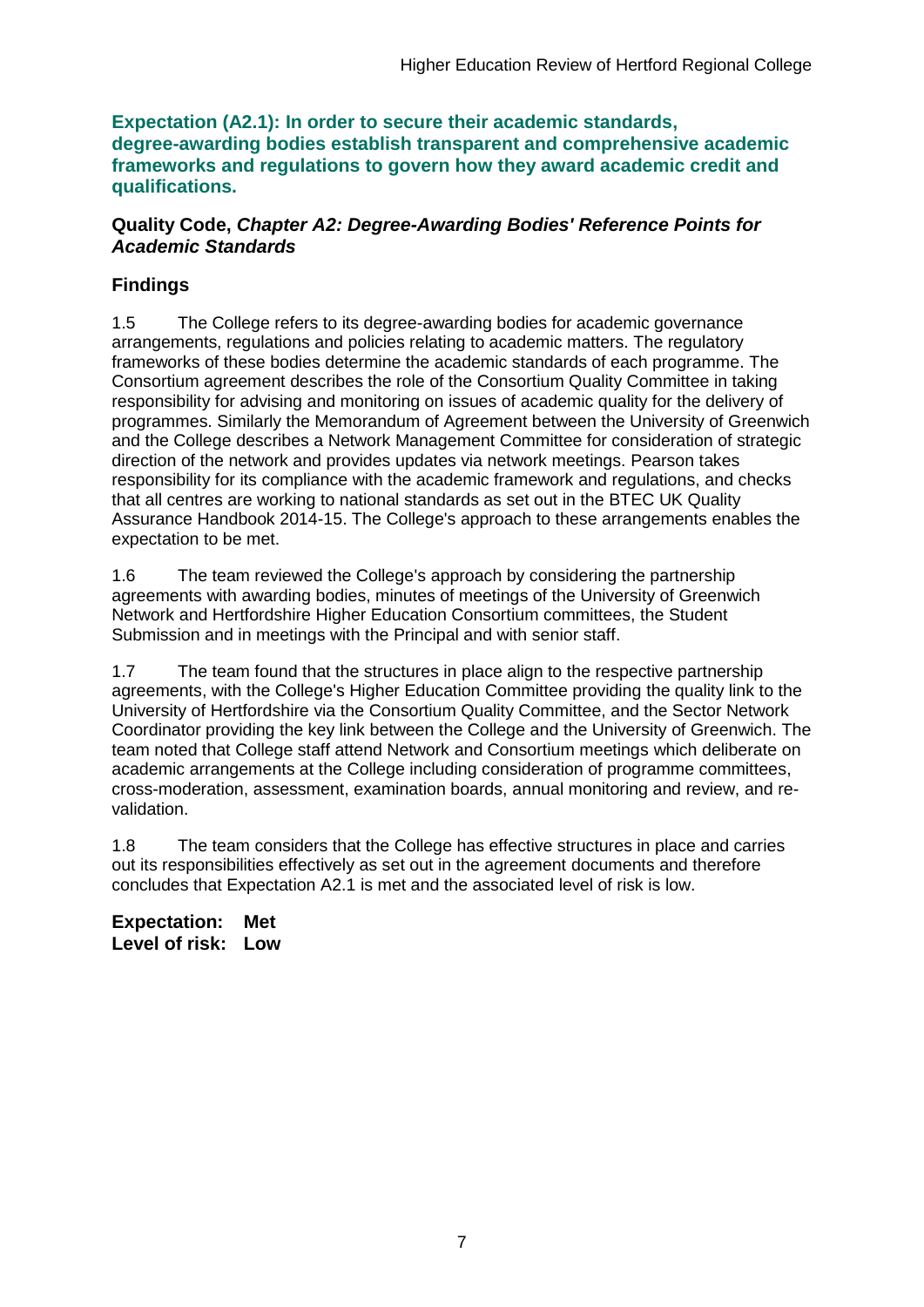**Expectation (A2.2): Degree-awarding bodies maintain a definitive record of each programme and qualification that they approve (and of subsequent changes to it) which constitutes the reference point for delivery and assessment of the programme, its monitoring and review, and for the provision of records of study to students and alumni.**

### **Quality Code,** *Chapter A2: Degree-Awarding Bodies' Reference Points for Academic Standards*

## **Findings**

1.9 The responsibility for maintaining definitive records of individual programmes and qualifications rests with the awarding bodies. The University of Hertfordshire provides programme specifications for each programme, along with a definitive module document for each module. The University of Greenwich also supplies a programme specification for its Initial Teacher Training (ITT) qualification. While Pearson is responsible for maintaining a record of programmes and qualifications leading to Higher National awards, the College is responsible for defining the individual record of specific units which make up each Higher National programme. The responsibility for ensuring that the approved programme specifications are used as the reference point for the delivery of the programme rests with the College.

1.10 The review team tested the effectiveness of the College's arrangements for the maintenance of individual programmes and qualifications by scrutinising programme specifications, definitive module documents, programme handbooks, and the quality procedures of the University of Hertfordshire, the University of Greenwich, and Pearson. The team also had discussions with senior staff, teaching staff, support staff and students.

1.11 The review team noted that the College does not have a formal process for approving new, or modifying existing, programme specifications for Pearson programmes and formed the view that the College should develop a well-defined process for this purpose.

1.12 Students confirmed that the relevant specifications are available via the programme handbook for University of Hertfordshire provision and for Pearson provision, and via the trainee handbook for University of Greenwich provision. All include details of the units and modules the students will be required to undertake as part of their programme, programme content, learning outcomes and modes of assessment. Staff also confirmed in discussions that programme specifications and module/unit specifications are used as reference points for delivery and assessment.

1.13 The College is clear about its responsibility for the maintenance of Pearson programmes, and understands the responsibilities of its university partners. The review team concludes that the College is aware of the degree-awarding bodies' responsibility for maintaining definitive records of individual programmes and qualifications. The College also understands its responsibility for maintaining these for Pearson provision, although it recognises the need to formalise this process. Therefore, the team considers that Expectation A2.2 is met and the associated level of risk is low.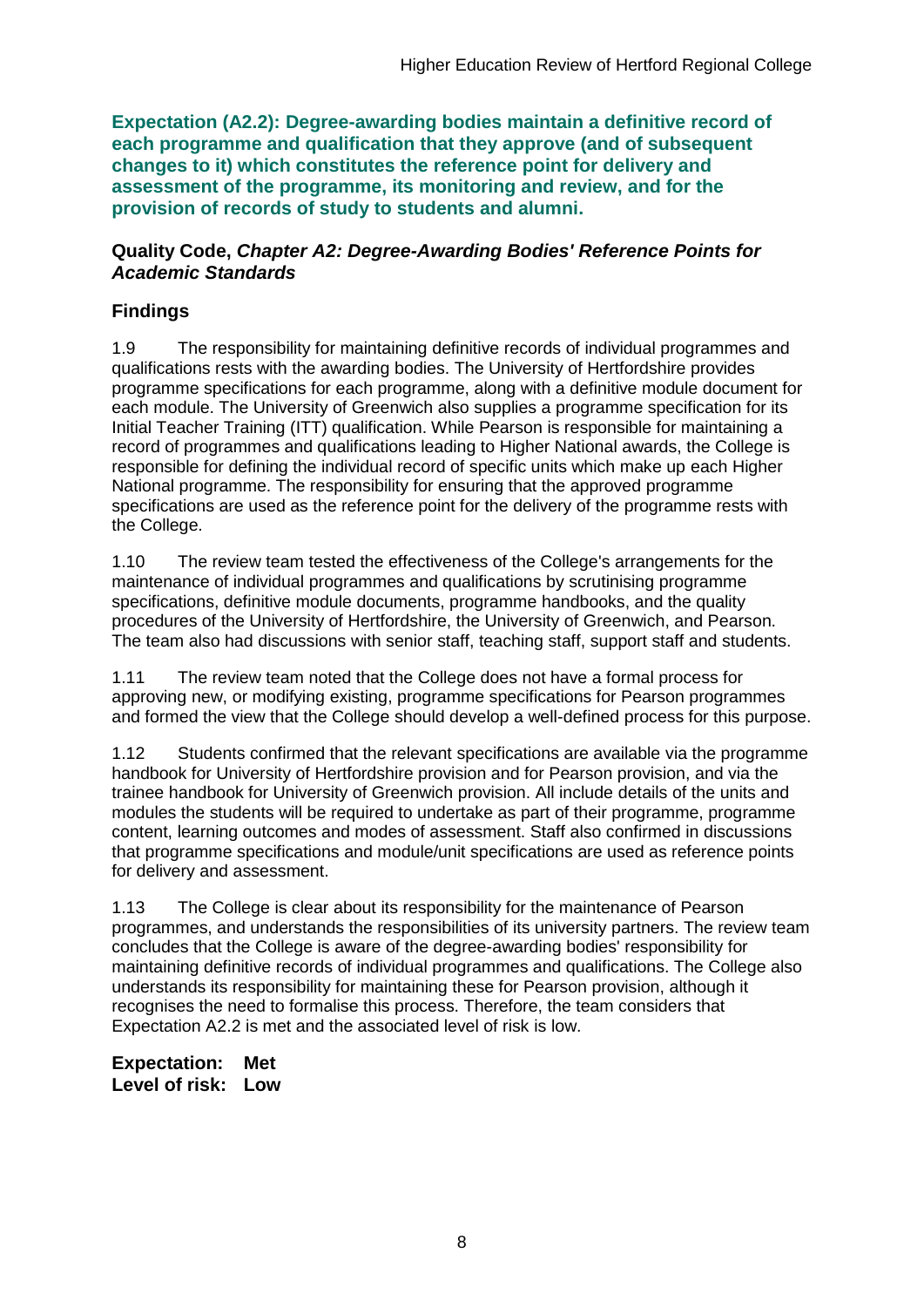**Expectation (A3.1): Degree-awarding bodies establish and consistently implement processes for the approval of taught programmes and research degrees that ensure that academic standards are set at a level which meets the UK threshold standard for the qualification and are in accordance with their own academic frameworks and regulations.**

### **Quality Code,** *Chapter A3: Securing Academic Standards and an Outcomesbased Approach to Academic Awards*

## **Findings**

1.14 The awarding universities are responsible for the final approval of modules, programmes and the qualifications they validate. Quality Assurance Handbooks for each university clearly set out the development and approval procedures for new programmes. Pearson designs all units for its qualifications, and the College selects units to create programmes of study.

1.15 The oversight of each awarding institution ensures that the academic standards meet the UK threshold standard for the relevant qualification and are in accordance with each university's academic frameworks and regulations. Each university approves its own programmes within a collaborative network of partner colleges. This inclusive process facilitates staff engagement with the Quality Code as well as with each university's policies and procedures. Although the College recognises the need to develop an internal programme approval process for its Higher National programmes (see Expectation B1), the unit descriptors provided by Pearson ensure that levels of study are in line with the threshold standard for the qualifications.

1.16 During its desk-based review, the team considered a range of programme and quality handbooks from the College and its awarding bodies and met with senior, teaching and university staff to clarify its reading of the differing processes of programme approval at the universities and within the College for the Pearson programmes**.**

1.17 The University of Hertfordshire consults staff at all colleges within the Hertfordshire Higher Education Consortium, enabling them to contribute to the process of programme approval and subsequent modifications. The University also gathers module feedback through its electronic programme organiser file system, ensuring that all parties within the Consortium consider fully any new programmes or revisions. For the University of Greenwich programme, a similar consortium-based process ensures rigorous consultation. Pearson designs all units for its qualifications, ensuring the integrity of the programme at unit level.

1.18 The team considers the College's engagement with programme approval processes to be sound and in alignment with *Chapter A3* of the Quality Code*.* The team concludes that the College meets the expectation and that the level of risk is low.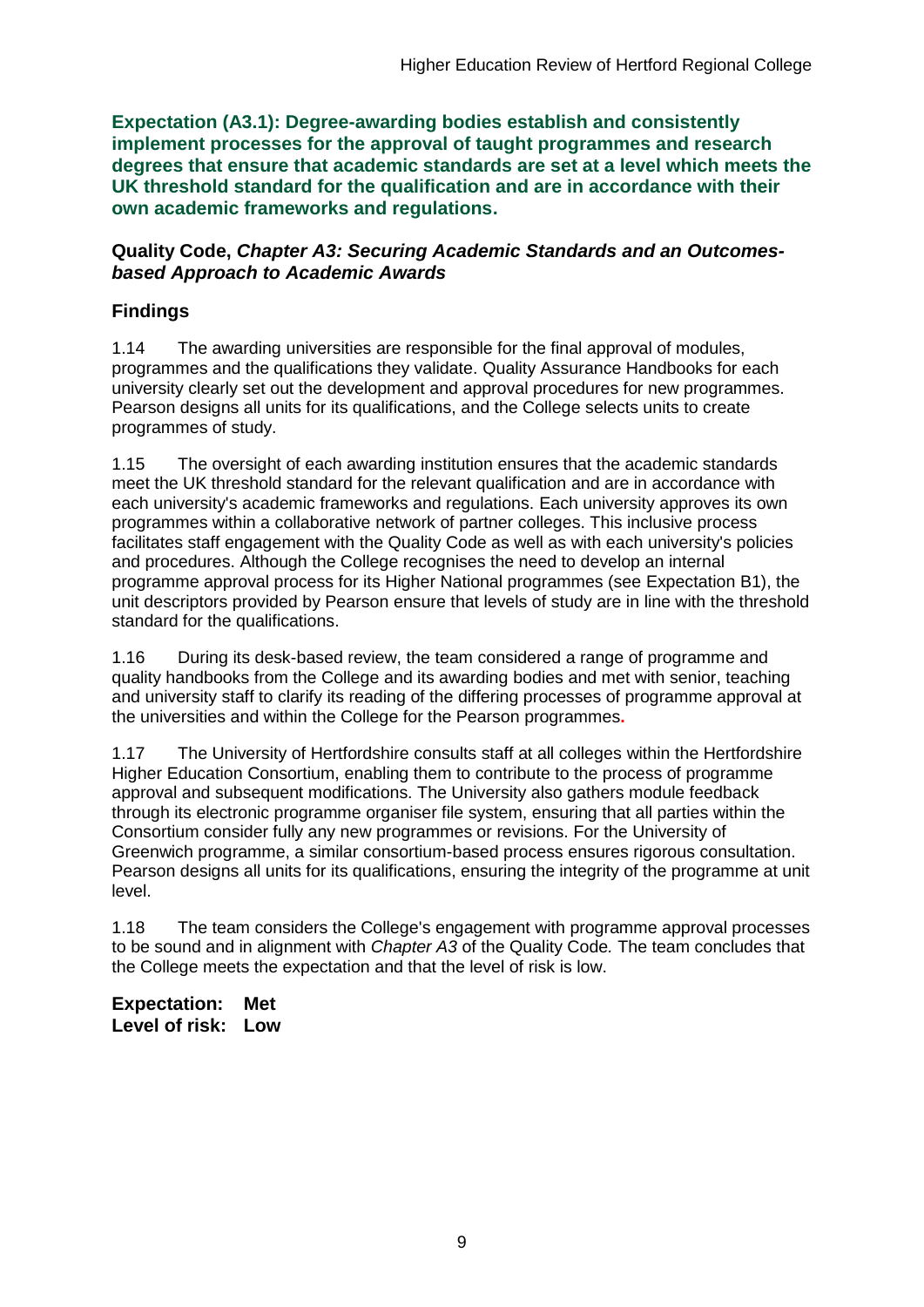**Expectation (A3.2): Degree-awarding bodies ensure that credit and qualifications are awarded only where:** 

- **the achievement of relevant learning outcomes (module learning outcomes in the case of credit and programme outcomes in the case of qualifications) has been demonstrated through assessment**
- **both UK threshold standards and their own academic standards have been satisfied.**

### **Quality Code,** *Chapter A3: Securing Academic Standards and an Outcomes-Based Approach to Academic Awards*

## **Findings**

1.19 Students at the College gain credit for their qualifications through assessment of the intended learning outcomes of their programmes. Externally managed programme and unit approval (see A3.1) ensures that learning outcomes satisfy UK threshold standards and the academic standards of the awarding bodies. Rigorous assessment verification (see B6) ensures that assessment activities support the achievement of relevant learning outcomes.

1.20 In testing the College's procedures, the review team met College staff and students, and looked at a range of programme documentation, awarding body regulations, internal verification paperwork and external examiners' reports.

1.21 The College meets the expectation because internally verified assessment activities reflect the learning outcomes of the externally approved programmes, modules and units. Course handbooks, module documents and programme specifications for all of the College's higher education programmes feature clear and explicit learning outcomes. Crossconsortium and internal verification systems ensure that assessment activities observe the regulations for each awarding body. These processes are thorough and assessment processes provide students with appropriate opportunities to demonstrate their achievement of the learning outcomes. The University of Hertfordshire has clear regulations and procedures to govern the award of credit and qualifications. Key features of these procedures include support for students with additional needs and clarification of moderation processes across the consortium. Each partner College takes lead-responsibility for confirming the content and assessment activities for a module, notifying the other partners of any changes within a pre-agreed timeframe. The University of Greenwich designs assessment activities in consultation with its partners. External examiners for both universities confirm that learning outcomes inform assessment activities.

1.22 For the Pearson programmes, the College operates an internal verification system. In addition, during the initial phases of the music and performing arts programmes, the College used Pearson's checking service to clarify the content of assignment briefs. External verifiers suggest further developments to underpin learning outcomes with greater clarity, which the College subsequently tracks through its annual monitoring process. Students on all programmes confirm they are clear about the learning outcomes they must attain.

1.23 The cross-college network for the University of Hertfordshire, the consultative approach of the University of Greenwich and the external verification of internal assignment setting for Pearson programmes, are all highly effective. The College meets Expectation A3.2*;* experience of the three awarding partners' systems informs a College-wide approach to assessment, ensuring that the risk is low.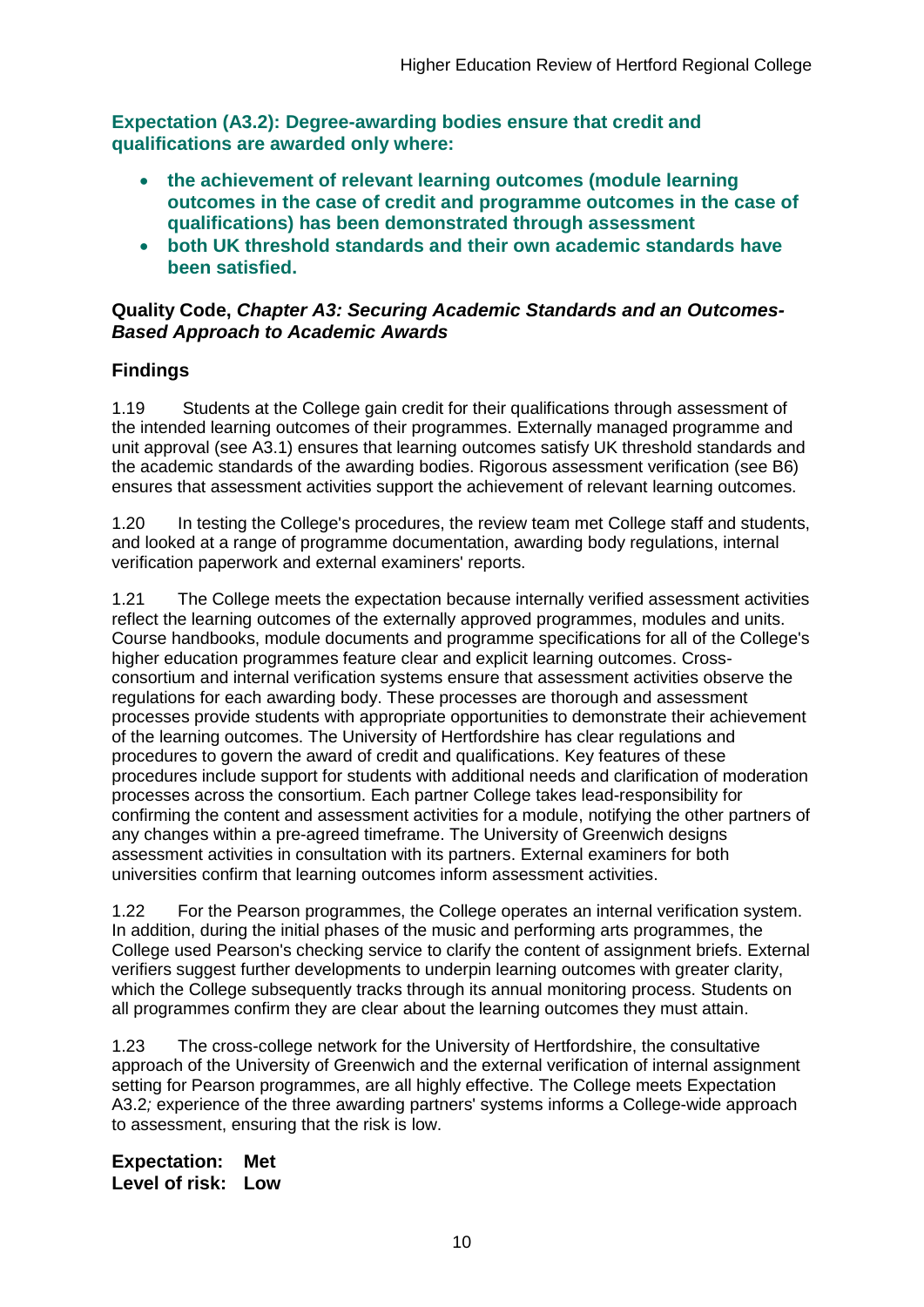**Expectation (A3.3): Degree-awarding bodies ensure that processes for the monitoring and review of programmes are implemented which explicitly address whether the UK threshold academic standards are achieved and whether the academic standards required by the individual degree-awarding body are being maintained.**

### **Quality Code,** *Chapter A3: Securing Academic Standards and an Outcomes-Based Approach to Academic Awards*

## **Findings**

1.24 To ensure the maintenance of academic standards, the College follows its university partners' annual monitoring and periodic review processes. Currently, Pearson programmes do not require annual monitoring or periodic review.

1.25 The College meets the expectation by engaging fully with the annual monitoring and review process of each awarding body. University annual monitoring processes also include the findings of any periodic review. Currently, Pearson does not use annual review, although the College has engaged with Pearson's annual monitoring pilot scheme. The College finds the University of Hertfordshire process more exacting and has adopted this for its Higher National provision.

1.26 The review team examined annual monitoring processes by reading the quality handbooks for each awarding body, looking at templates and completed examples of annual reports. During the review visit, the team spoke to teaching staff to confirm their engagement with these processes.

1.27 Curriculum managers complete annual programme monitoring reports for the relevant university. For each university, these reports contribute to a view of the provision across the relevant network, meetings of which monitor action plans. For all programmes, the College also requires an internal annual monitoring report and these progress through the College's quality system to ensure the completion of action plans. Heads of Curriculum draw on these reports to complete a self-assessment report for their curriculum area containing both further and higher education provision. The Higher Education Development Manager then draws on these reports to produce a Higher Education Self-Assessment Report. These four processes provide a failsafe system to ensure that the College resolves all action points.

1.28 All university validated programmes are subject to periodic review. For University of Hertfordshire programmes this happens every six years and takes the form of a revalidation event. University of Greenwich programmes have a maximum approval period of five years, after which programmes are subject to review. Pearson does not use periodic review, but does make centre visits. For the last three years the College has had no essential actions following these visits and has been re-certified. In all instances, action plans either enter the relevant annual monitoring report, or the Curriculum Self-Assessment Report, or both. This ensures completion of any conditions or recommendations.

1.29 The College meets Expectation A3.3 by using a thorough approach to monitoring that crosses three different quality systems. The fact that the College recognised the Pearson pilot as still requiring further development and has adopted its own version demonstrates a thorough approach to programme review and indicates that the level of risk is low.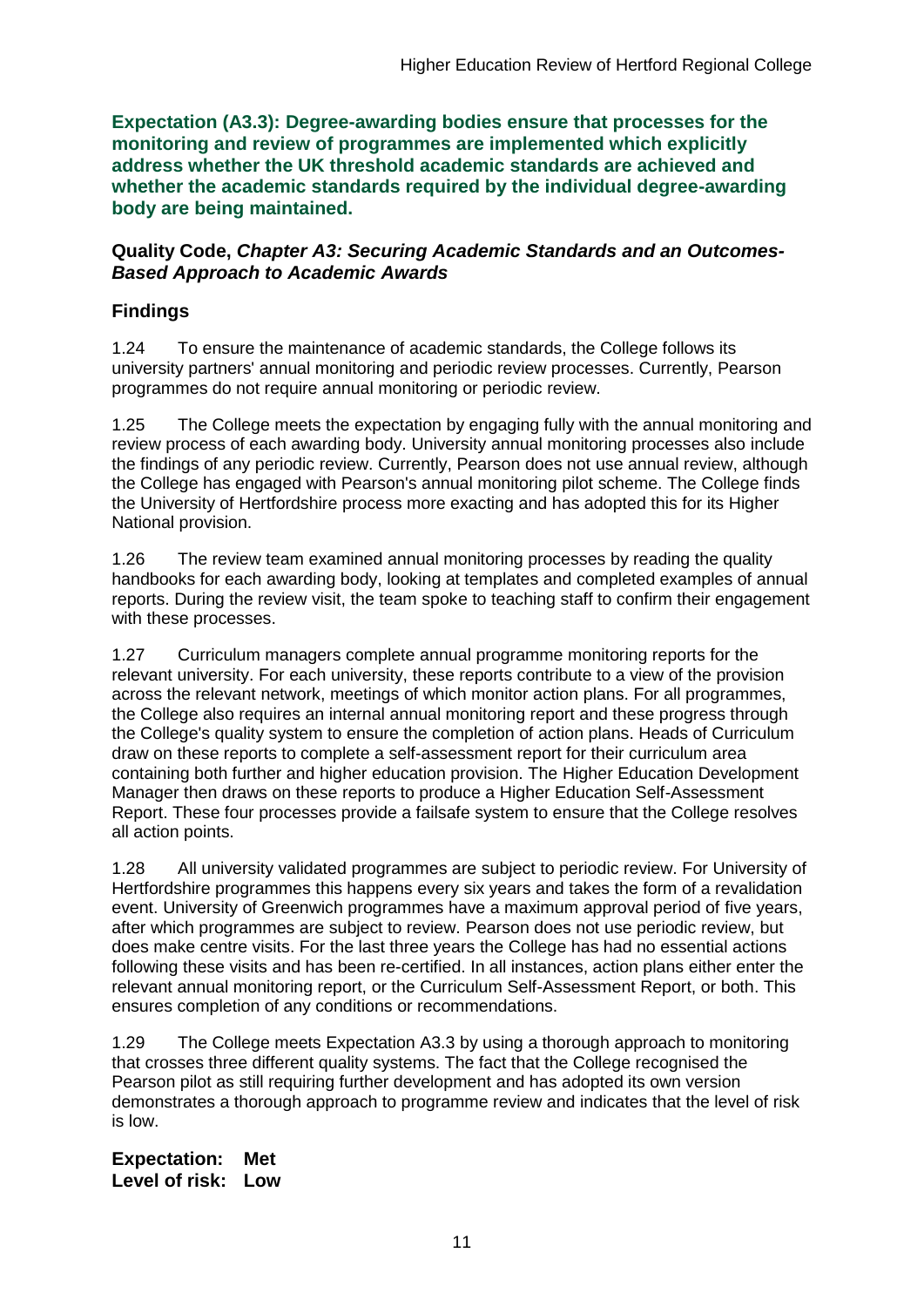**Expectation (A3.4): In order to be transparent and publicly accountable, degree-awarding bodies use external and independent expertise at key stages of setting and maintaining academic standards to advise on whether:**

- **UK threshold academic standards are set, delivered and achieved**
- **the academic standards of the degree-awarding body are appropriately set and maintained.**

### **Quality Code,** *Chapter A3: Securing Academic Standards and an Outcomes-Based approach to Academic Awards*

## **Findings**

1.30 The requirements for external input as part of the validation and revalidation process are set out in the University of Hertfordshire's Periodic Review Handbook and the University of Greenwich's Quality Assurance Handbook. External examiners are selected and appointed by the awarding bodies for the monitoring and review of their academic standards.

1.31 The team confirmed these arrangements through meetings with senior staff, teaching staff and students, a review of external examiner reports and the annual monitoring reports which contain details of any issues raised by the external examiner and the action taken.

1.32 In their reports, external examiners generally agreed or strongly agreed that the process of assessment was fair and that standards are comparable with those of other institutions. The reports as set out in the annual monitoring reports generally confirmed that all points of concern raised in the previous year's external examiner reports have been addressed.

1.33 There is evidence of employer engagement on many programmes. Most programmes have a work-based learning element with students undertaking a form of placement activity supported by contact with employers. Students on these programmes clearly valued their experience of work-based learning. There is nevertheless scope on some programmes to develop employer opportunities further, as discussed elsewhere. There is further evidence of effective engagement with external examiners through feedback and in following up on actions as part of the approval process of Annual Monitoring Reports and Programme Monitoring Reports, which are considered at the College's Higher Education Committee**.**

1.34 The review team considers that the College's processes ensure externality as part of the Higher Education Committee structure, through employer engagement and through actions from and follow-ups of external examiners' reports. The review team concludes that the expectation is met and the associated level of risk is low.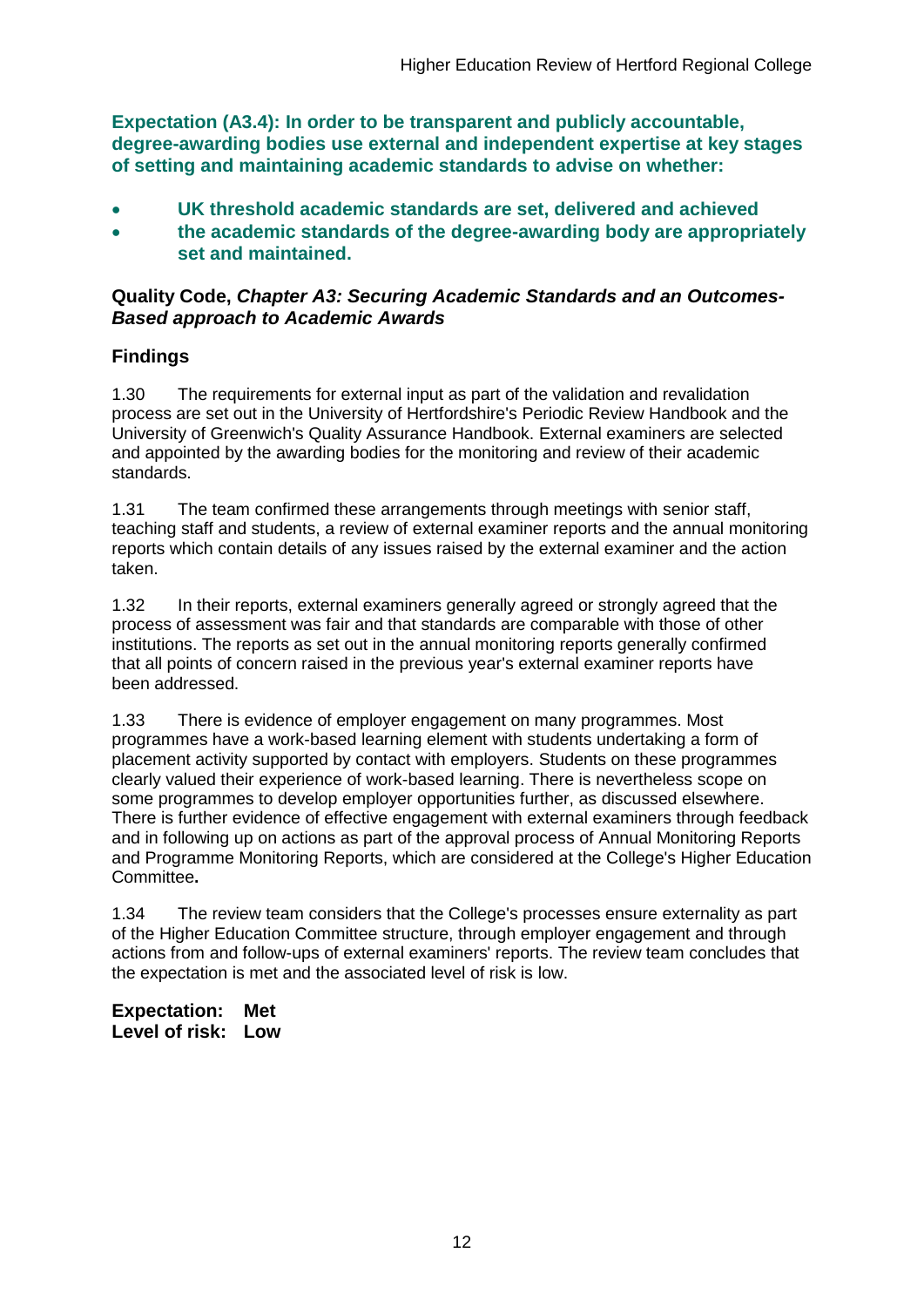## **The maintenance of the academic standards of awards offered on behalf of degree-awarding bodies and other awarding organisation: Summary of findings**

1.35 The College's responsibilities relating to the expectations detailed in *Part A: Setting and Maintaining Academic Standards* of the Quality Code have all been met with low risk. There are no findings of good practice, and the team does not make any recommendations or affirmations.

1.36 The review team confirms that the College, in partnership with its two awarding bodies and awarding organisation, maps higher education provision to programme outcomes and external benchmarks associated with the FHEQ. Transparent and coherent academic frameworks and regulations are used to govern how credit and qualifications are awarded.

1.37 Definitive records for each programme and qualification approved by the respective awarding body or organisation are maintained, and these records constitute the reference point for all subsequent delivery, assessment, monitoring and review of higher education provision. These records are available to students.

1.38 Programmes are approved through the use of processes that ensure standards are set at appropriate levels within institutional frameworks, and academic credit is awarded where relevant learning outcomes are achieved through assessment.

1.39 On the basis of the documentation provided and meetings with staff and students, the review team concludes that the maintenance of academic standards at Hertford Regional College **meets** UK expectations.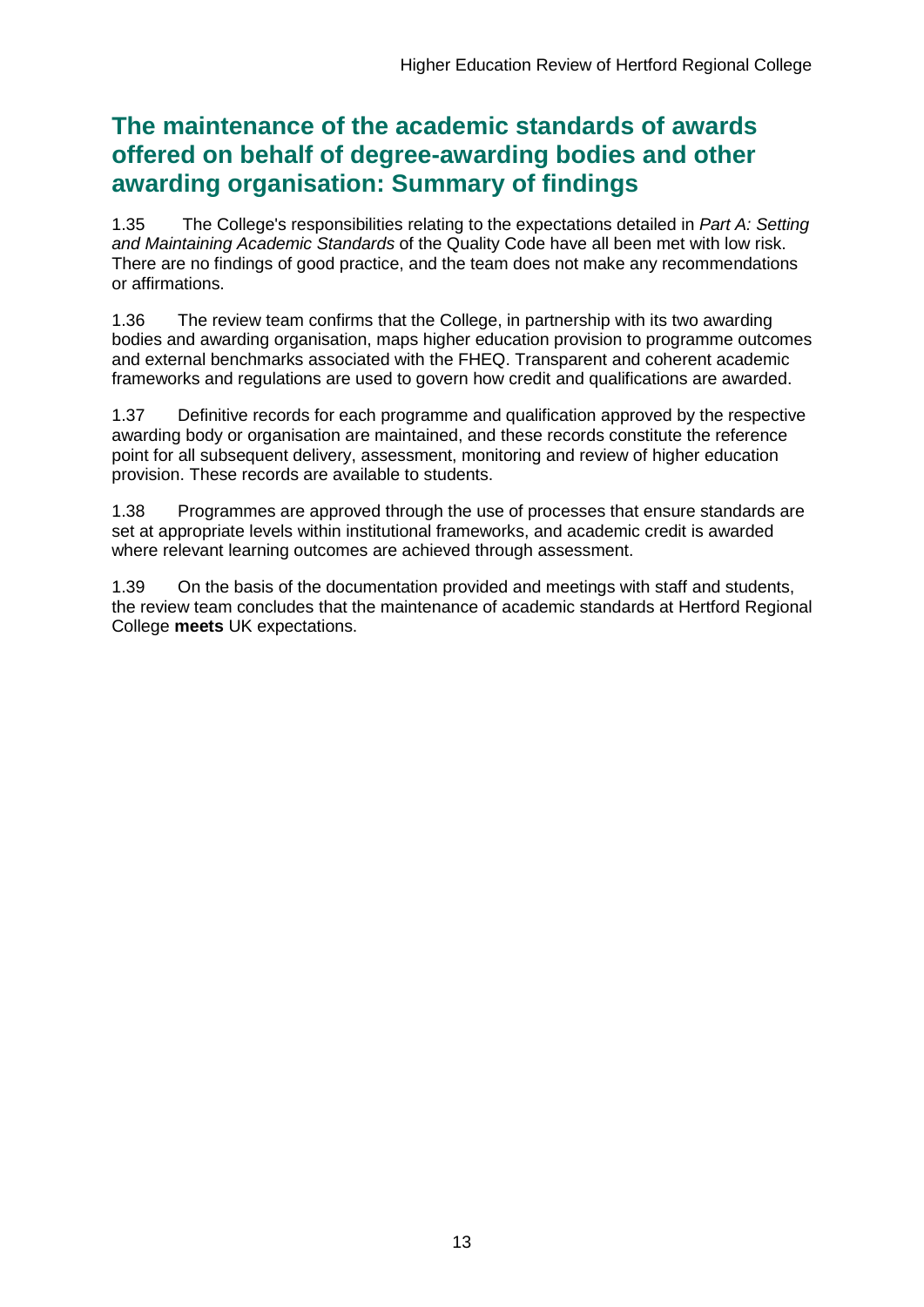## <span id="page-14-0"></span>**2 Judgement: The quality of student learning opportunities**

**Expectation (B1): Higher education providers, in discharging their responsibilities for setting and maintaining academic standards and assuring and enhancing the quality of learning opportunities, operate effective processes for the design, development and approval of programmes**

## **Quality Code,** *Chapter B1: Programme Design and Approval*

## **Findings**

2.1 The awarding universities set out the processes for the design and approval of programmes and strategically lead any development through their consortium networks. The College has an internal process of programme approval for its Higher National programmes, but this focuses on financial rather than academic issues.

2.2 The oversight of the awarding universities and an informal process of programme approval for Pearson programmes enable the College to meet the expectation. The College's engagement with the universities' consortium networks ensures that for its university programmes the process of programme development is secure. Informally, it observes a similar process when selecting units for the Pearson programmes. The College recognises that a formal process would clarify programme approval for higher national courses, for example it would avoid units being confused within programme handbooks. The team **recommends** that the College should ensure there is a formal process for the internal approval and modification of HND programmes.

2.3 The team reviewed programme handbooks, approval processes and quality handbooks in advance of the review visit. In meetings with college and some university staff, the team explored external and internal approval processes. During the review the College identified the need to make improvements to the way it develops its Higher National programme.

2.4 For University of Hertfordshire programmes, staff across the consortium help university colleagues to develop programme content. This is a highly consultative process that draws on employer feedback. The University of Greenwich has responsibility for the design and approval of its programmes, but College staff offer suggestions in an advisory capacity. Pearson designs the units for all of its programmes but the College's course teams determine the choice of units. The appropriate Head of Department then completes a New Course Approval Form that the Vice-Principal for Curriculum and Quality accepts or rejects. This process focuses on financial issues but does not elucidate the rationale behind the unit choices. A formal process would also support any programme modifications and ensure the academic integrity of programmes and their coherence with external reference points.

2.5 The College meets the Expectation in *Chapter B1: Programme Design and Approval.* For university awarded programmes, the process of programme approval and modification is secure, and although the current informal process for the internal approval of Pearson programmes works, the lack of formal oversight presents a moderate risk to the quality of learning opportunities.

**Expectation: Met Level of risk: Moderate**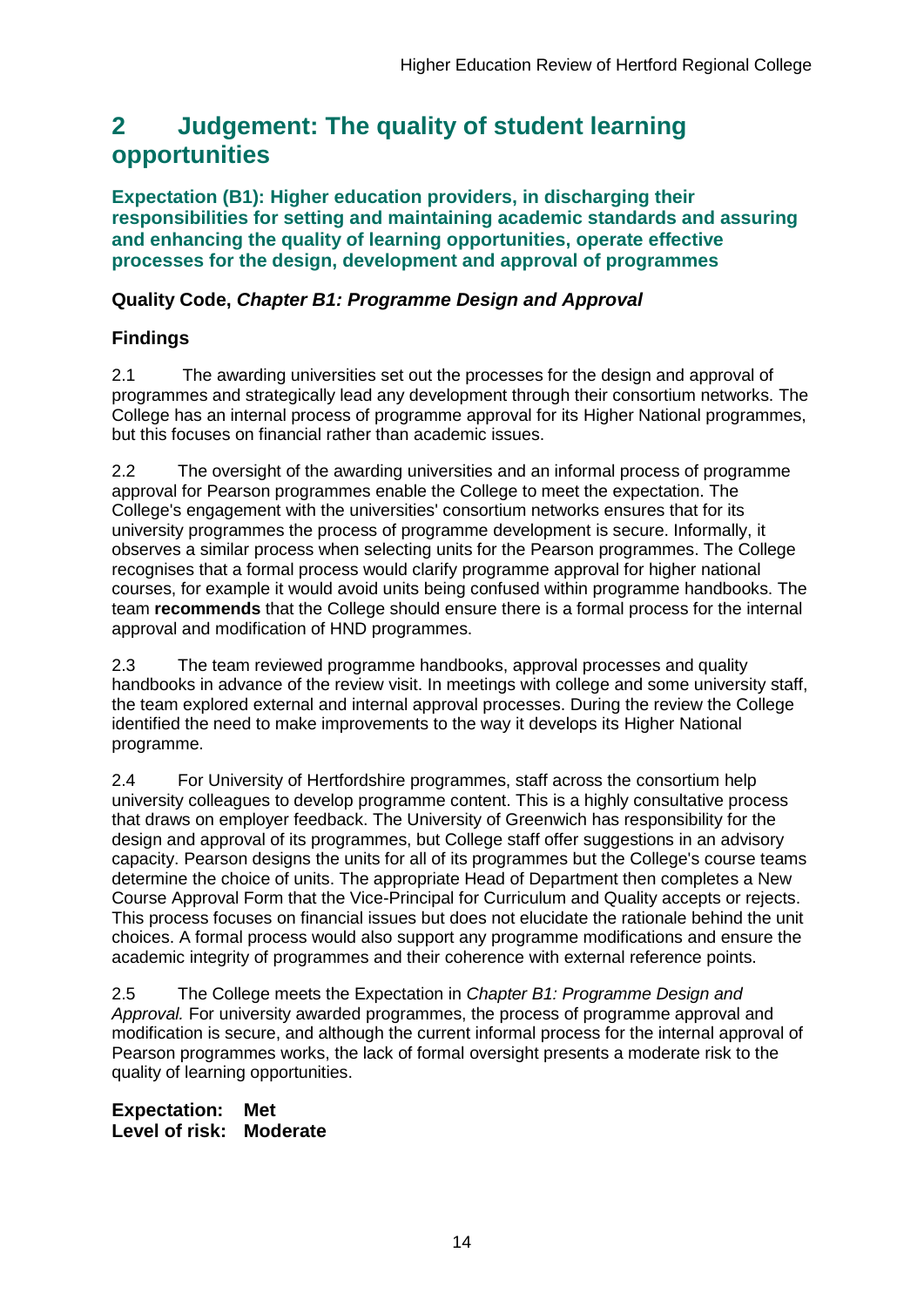**Expectation (B2): Recruitment, selection and admission policies and procedures adhere to the principles of fair admission. They are transparent, reliable, valid, inclusive and underpinned by appropriate organisational structures and processes. They support higher education providers in the selection of students who are able to complete their programme.**

### **Quality Code,** *Chapter B2: Recruitment, Selection and Admission*

## **Findings**

2.6 The College's responsibility for admissions is determined by each awarding body and is outlined in each of their agreements. Applications for admission to the University of Hertfordshire programmes are made through UCAS. For programmes where interview or audition is required, the College undertakes these and makes offers for art and design programmes. The College is supported by the central admissions team at the University of Hertfordshire in carrying out these responsibilities. Students applying to the University of Greenwich programme make applications directly to the College, which is responsible for interviewing candidates and for making offers of admission. The College has created and maintains a UCAS website for its Pearson provision. This manages applications made to the College and allows the College to administer applications and interviews for performing arts and music programmes.

2.7 The meeting with senior staff confirmed the University of Hertfordshire's, the University of Greenwich's, and the College's individual responsibilities for admissions. Senior staff emphasised the College's responsibility for establishing fair and thorough processes for the admission of students. Students confirmed that their admission onto programmes had progressed without difficulty and that an instance of miscommunication between the University of Hertfordshire and the College has since been resolved.

2.8 The review team received a draft copy of the College's Admissions Policy prior to the review and noted that it will enable the College to demonstrate fair and transparent processes for student admission. The policy is now approved and is available on the College's website. In discussion with senior staff, reviewers were able to confirm that staff training for UCAS processes has been completed. The review team concludes that College staff are suitably prepared for the admissions responsibilities for its students.

2.9 The work of the Recruitment and Admissions Sub-Committee, which reports to the Consortium Management Committee, is intended to ensure parity between the consortium colleges and the University of Hertfordshire. The team formed the view that the Recruitment and Admissions Sub-Committee is effective in ensuring that the College's practice is consistent with consortium policy.

2.10 The review team formed the view that the College's processes and the recent establishment of its Admissions Policy are effective in meeting the requirements of its awarding partners and are understood by staff and students. Therefore, the expectation is met and the level of risk is low.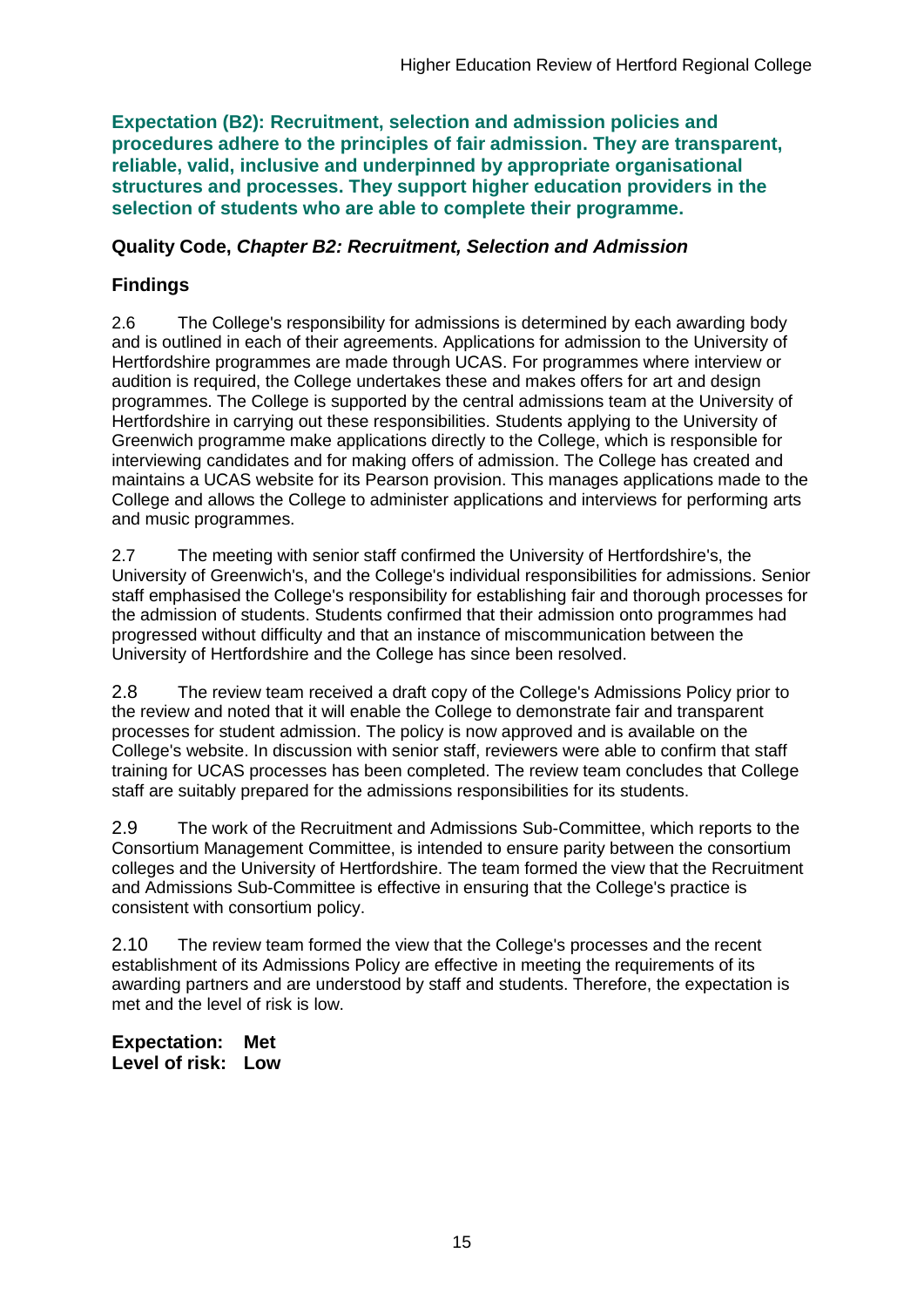**Expectation (B3): Higher education providers, working with their staff, students and other stakeholders, articulate and systematically review and enhance the provision of learning opportunities and teaching practices, so that every student is enabled to develop as an independent learner, study their chosen subject(s) in depth and enhance their capacity for analytical, critical and creative thinking.**

## **Quality Code,** *Chapter B3: Learning and Teaching*

## **Findings**

2.11 The College takes a strategic approach to learning and teaching as set out in its Teaching and Learning policy, encompassing the associated universities' and Pearson's Learning, Teaching and Assessment Strategies. The focus of strategic discussion takes place at the HHEC Teaching and Learning Sub-Committee of the Consortium Management Committee and the College Improving Teaching and Learning Group. The College validating partner expects the institution to subscribe to the attainment of the respective Learning, Teaching and Assessment Principles. It is also expected that institutions will have an appropriate learning and teaching strategy to support the policy and principles, and encompass the University's graduate attributes.

2.12 The College has Equality and Diversity policies based on both the College and University principles, to effectively integrate into all aspects of higher education provision including the learning opportunities and assessment strategies. The College Resourcing Policy and Processes, Observation of Teaching, Learning and Assessment Procedures, College Appraisal Policy and Guidance on Professional Development 2013-14, and Consortium Quality Handbook 2013-14 ensure programmes are delivered and managed and ongoing quality is measured. The College therefore has effective processes in place to meet the Expectation.

2.13 The review team checked the College's approach to teaching and learning and its functions by meeting with the Principal, senior staff, teaching staff, support staff and students and by considering relevant documentation such as the Student Submission, the Learner Journey Handbook, staff development agendas, Higher Education Programme Managers' meeting minutes, the lesson observation scheme and the appraisal scheme.

2.14 The review team learnt of a recently appointed team of Advanced Skills Teaching and Learning Practitioners (ASTLPs) led by an HE specialist, whose purpose is to ensure that higher education teachers have pedagogic support. The College has in place an Improving Teaching and Learning Group, of which each ASTLP is a member, for the development and coordination of the observations of teaching. The review team confirmed that the Higher Education Programme Manager meetings include discussion and responses to topics including course reviews, applications, new teaching arrangements to include facilitators, student survey results and online marking.

2.15 The quality of teaching is measured through the lesson observation scheme and the appraisal scheme. Heads of Department, in consultation with the Vice-Principal for Curriculum & Quality and the Director of Academic Quality & Development, plan the observations of the Department's provision. Two types of observation are carried out: graded observations for the purposes of providing feedback to support improvements and to monitor quality; and ungraded peer and reflective observations which are a valuable form of sharing good practice. Staff are observed on an annual basis, with staff on their probationary period receiving a first formal observation at six weeks and another at 18 weeks. There are also opportunities to peer observe at the partner universities and the review team view this approach to peer observation as good practice.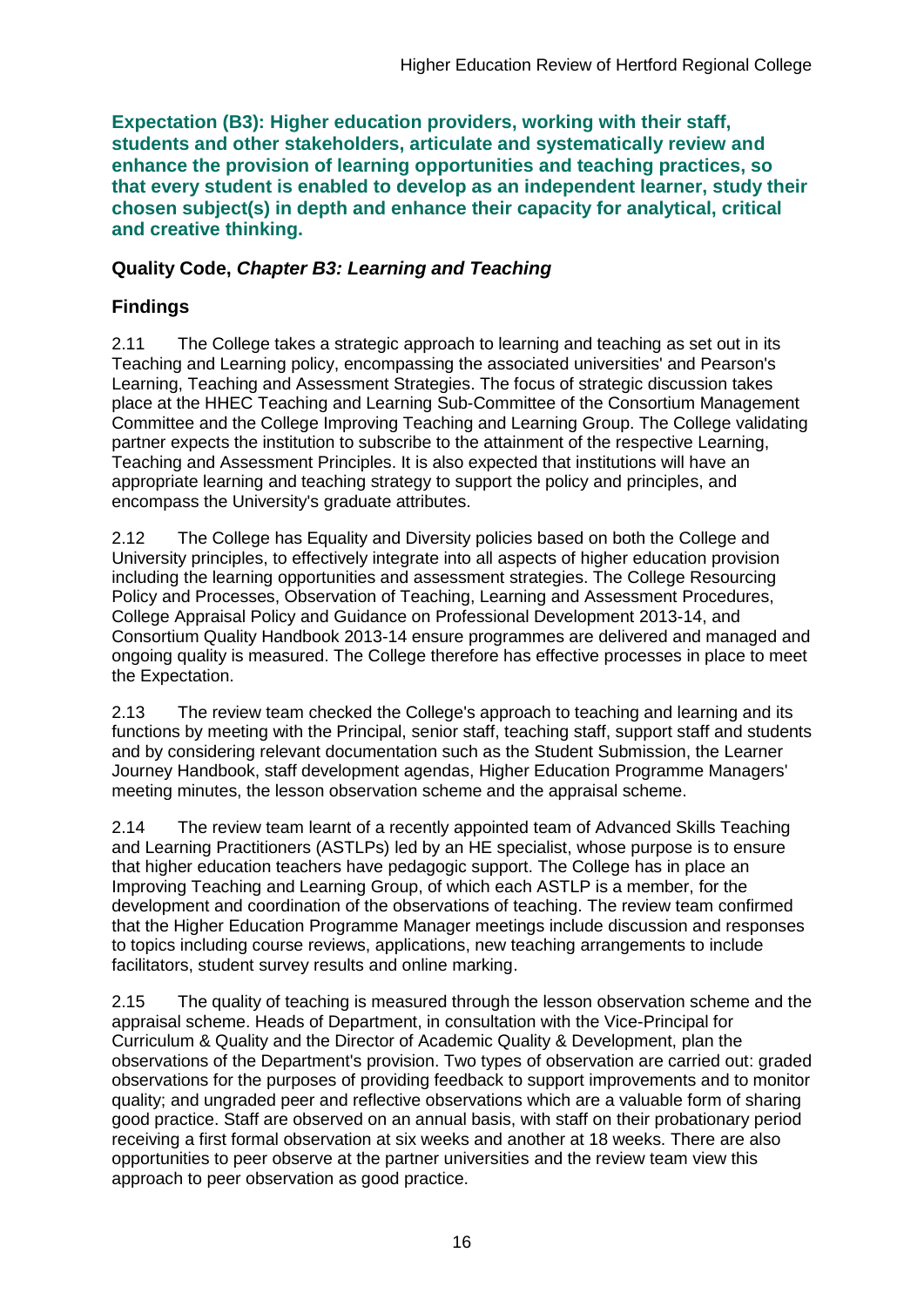2.16 The College supports continuous professional development as detailed in its Guidance on Professional Development. The team learnt of a programme of CPD days with on-line activities and contact with employers to help staff keep up to date, but noted that the College experienced some difficulties with the practicalities of releasing staff for scholarly activity. The team heard of significant training for new staff covering moderation, standardising assessment, using StudyNet, and lesson observation. The team noted the annual staff development conference for members of the Hertfordshire Higher Education Consortium as well as the staff development activities that have taken place in the period 2010 to 2014: the latter included specific higher education development sessions, many generic topics across further education and higher education provision and significant training on peer observation. The Learner Journey Handbook Supplement further comments on scholarly activity as an essential requirement for staff teaching higher education to be incorporated into each individual programme of staff development activities.

2.17 In meetings, students said that they found the College supportive, that the quality of teaching was very good and teachers were responsive and approachable. The students valued the small classes, one-to-one support, open and clear feedback, mentors to help with school-based learning and the opportunity to engage in work-based learning. The College is in the process of designing a student charter and the review team confirmed that a draft had been produced.

2.18 The team concludes that the College has an effective strategy in place to deliver and review its learning and teaching provision. It also demonstrates the capacity to identify and address issues for development. The team viewed the introduction of the dedicated higher education support team, comprehensive peer observation scheme, and staff development for new staff is making a positive contribution to the quality of provision and concluded that the support provided to academic staff to enhance teaching practice is good practice. Therefore Expectation B3 is met and the level of risk is low.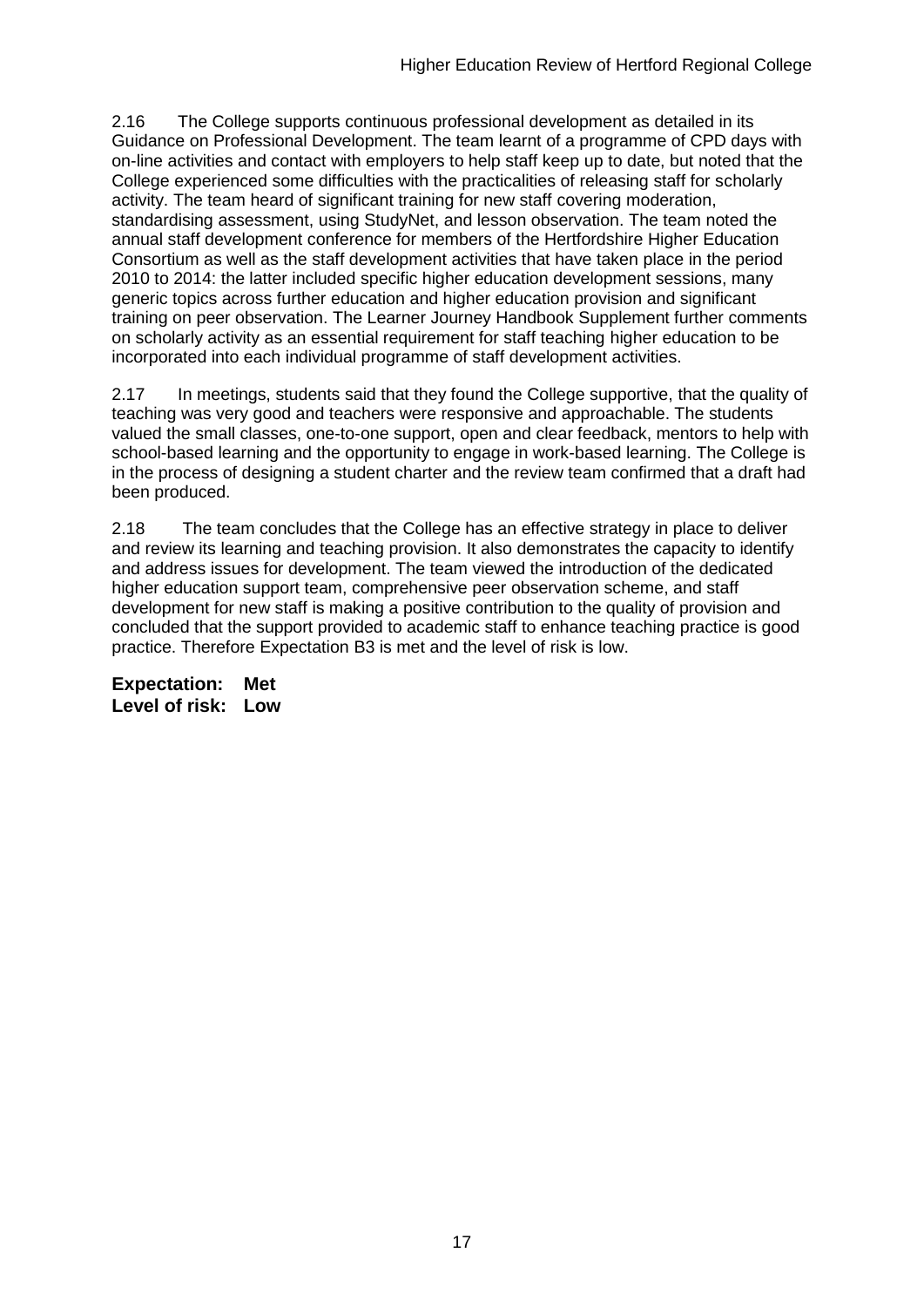**Expectation (B4): Higher education providers have in place, monitor and evaluate arrangements and resources which enable students to develop their academic, personal and professional potential.**

## **Quality Code,** *Chapter B4: Enabling Student Development and Achievement*

## **Findings**

2.19 The College provides appropriate resources across both campuses, each with an open access Learning Resource Centre, and computing and printing facilities. Students are provided with an induction programme and a single point of contact for learning support. The College believes that it provides a well-established tutorial support system, whereby each student meets with their personal tutor on a regular basis, with group tutorials and personal development planning embedded into programmes. The College also describes graduate level skills and group work to improve teamwork (within the Creative Enterprise programmes).

2.20 Student Services ensure that students are provided with equal and effective learning opportunities and that career advice is available to all students via a team of qualified career advisors. The College has recently re-established links with the University of Hertfordshire's careers service to provide information and links for all students. The College's approach and policies and processes enable Expectation B4 to be met.

2.21 The review team met senior staff, teaching staff, support staff and students to test how the support, learning resources and facilities provided to higher education students are maintained and developed in practice. The team also scrutinised documentation relating to the mechanisms used to support students, the outputs from the careers service and Higher Education Student Forum notes*.*

2.22 In meeting students, the team confirmed the nature and value of the induction programmes which included key aspects of study, environment, student services, behavioural expectations and an overview of policies and processes that apply to higher education provision.

2.23 Students expressed positive views about the quality and availability of learning resources, while mentioning some concerns about the opening hours of the Learning Resource Centre for part-time students, the availability of internet access in the Creative Arts Building, the currency of computing equipment and the availability of industry-standard software for one of the programmes. The College recognised that some facilities were in need of improvement and believed that the new building planned to be in place next year would resolve these issues. The staff were aware of issues raised by the students and, in drawing attention to the fact that some issues, including software availability, had already been resolved, confirmed that an annual planning process takes place in the departments, with each bidding for funds for new equipment and software needs. The College also has in place a replacement cycle for IT. The team further learnt that students have an opportunity to raise resource issues at student council with the head of IT services and the head of e-learning in attendance.

2.24 Details of all University of Hertfordshire careers services are available on their open access website. Staff, current students and recent alumni can access the Career Hub using their StudyNet log-ins. By agreement, the College's careers advisors can access and use this information for all higher education students at the College. The College Career Advisors provide face to face impartial careers guidance episodes, careers education sessions, workshops, and email and telephone advice Staff confirmed the availability of careers advisors through one-to-one meetings and drop-in sessions, and further described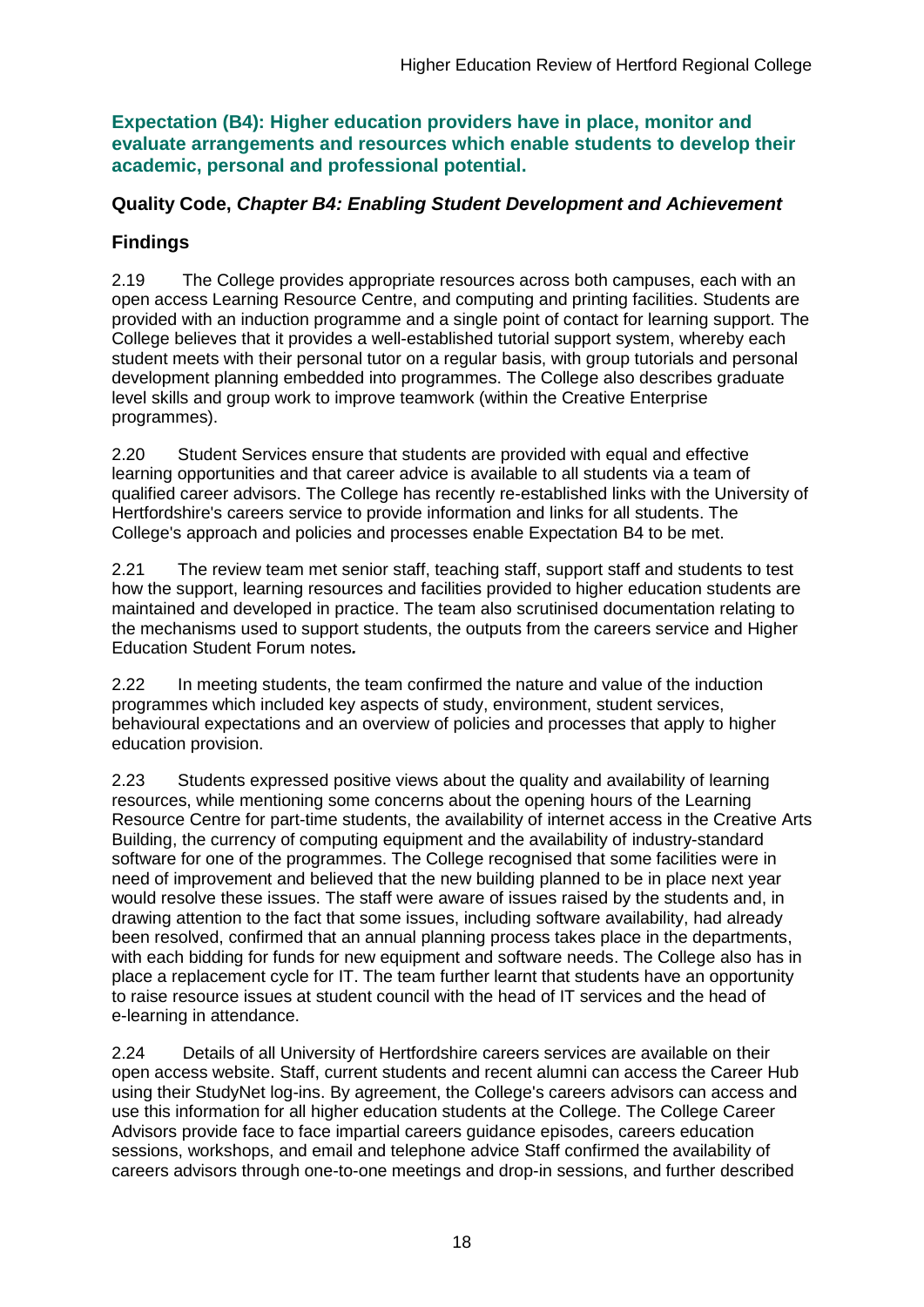dedicated resources which permit programme leaders to request employability sessions and support for curriculum design, and enable well-connected vocational tutors available to help students to find placements; the team noted however that there is no specific handbook for placements across higher education. Students generally spoke positively about the opportunities for placements, work-based learning and employability fairs. The team also reviewed a number of example activities within programmes to enhance employability: for instance most programmes include a final-year project with students presenting their findings to employers.

2.25 The review team concludes that the College has a coordinated approach to the support of students, through induction, tutorial support and the personal tutor systems through to employment. It integrates work-based learning into programmes and employability into the curriculum. The College reviews resources on an annual basis and has plans to improve its current facilities with a new purpose-built building. Therefore Expectation B4 is met and the associated level of risk is low.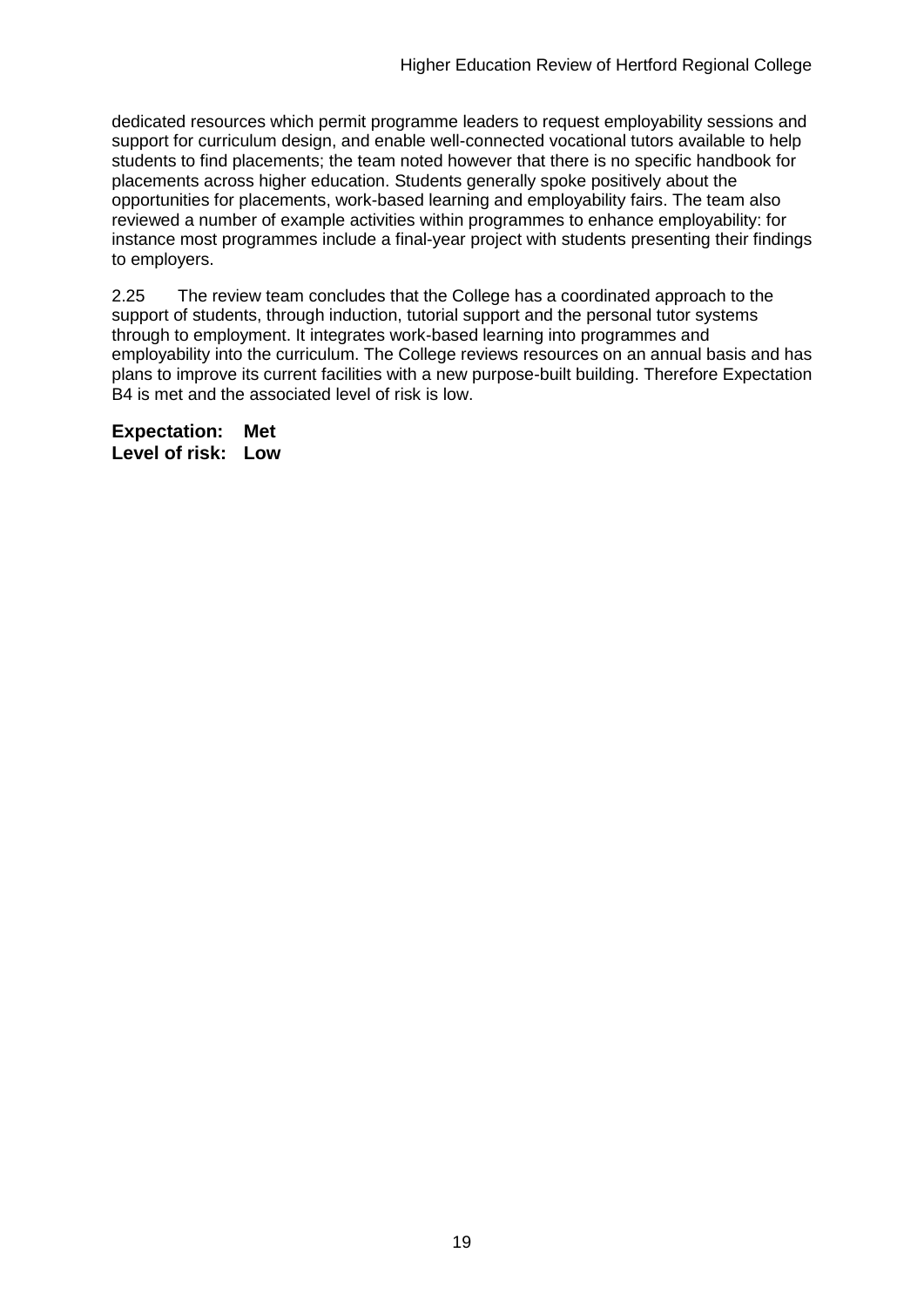**Expectation (B5): Higher education providers take deliberate steps to engage all students, individually and collectively, as partners in the assurance and enhancement of their educational experience.**

### **Quality Code,** *Chapter B5: Student Engagement*

## **Findings**

2.26 The College is committed to engaging students as partners in their educational experience, as outlined in the College's Student Handbook. Student engagement is actively promoted at all levels of programme development. The College's mechanisms for obtaining student feedback are the Higher Education Student Forum, the Student Council, programme committees, and informally between students and tutors. The College also uses national and internal surveys to capture students' feedback. The College has a student representative system that seeks to represent all students on all programmes at every level of study. Staff encourage students to engage in these opportunities and recognise the importance of having such representational structures. Results from the National Student Survey (NSS) and First Impressions Survey are disseminated to staff and students through HRC's committee structure and directly to Heads of Departments. Feedback is also captured through Module Evaluation Forms and Annual Monitoring Evaluation Reports.

2.27 The review team tested the effectiveness of the College's approach to student engagement by talking to senior staff, teaching staff, support staff and a wide and representative cross section of students. The review team also scrutinised the College's Student Handbook, programme committee minutes, Higher Education Student Forum minutes, and internal and external survey data.

2.28 While the College endeavours to engage all students in the formal representational structures/mechanisms that exist, it recognises that students are less likely to engage in these processes that seek to capture the collective student voice. Student representatives told the review team that although they valued the importance of their role, they felt they were left to develop the role themselves. Senior staff confirmed that training was provided for student representatives on University of Hertfordshire programmes, but student representatives on other programmes felt that they too could benefit from higher educationspecific training. Student representatives confirmed that they felt their input was valued on committee meetings, and through informal mechanisms between staff and students. When the review team spoke to students who were not representatives, only a minority stated that they would engage with their representatives when wishing to raise matters concerning programme delivery, and would instead turn to their tutors for support in the first instance, particularly part-time students. With a view to ensuring that processes are embedded in practice, the review team therefore recommends that the College should further develop the training of student representatives and engage students more effectively as partners.

2.29 The team concludes that the student representation structure works for the current scale of provision, but is insufficiently formalised to embed the student voice in its practices. The structure currently relies on the approachability of individual members of the College's staff and their consequent one-to-one contact with students. Therefore, the team concludes that Expectation B5 is met, and that the associated level of risk is moderate.

**Expectation: Met Level of risk: Moderate**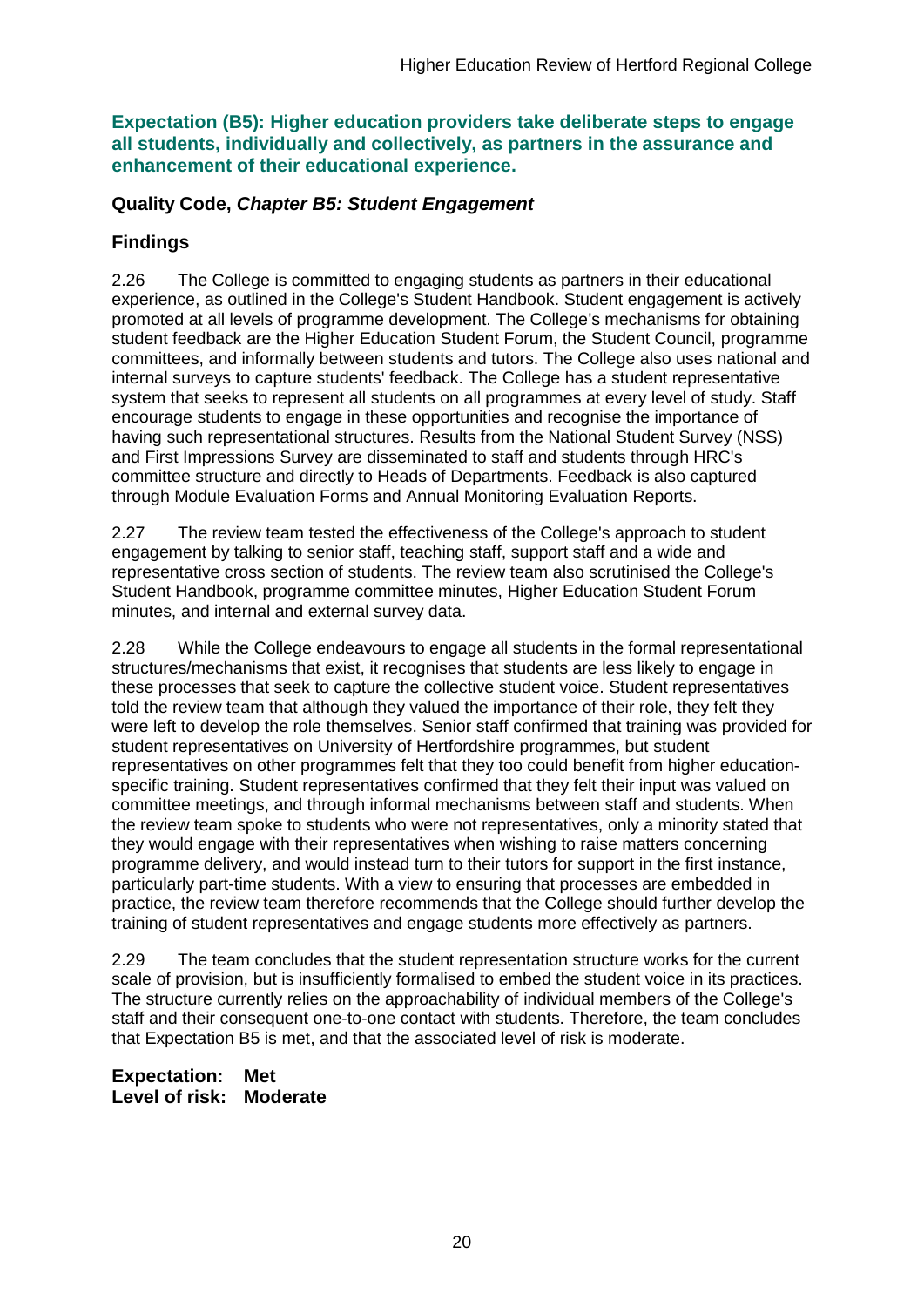**Expectation (B6): Higher education providers operate equitable, valid and reliable processes of assessment, including for the recognition of prior learning, which enable every student to demonstrate the extent to which they have achieved the intended learning outcomes for the credit or qualification being sought.**

### **Quality Code,** *Chapter B6: Assessment of Students and the Recognition of Prior Learning*

## **Findings**

2.30 As noted in A3.2, university programme validation processes and Pearsondesigned units embed learning outcomes in each programme. For University awards, partnership networks collectively devise assessment activities. For Pearson programmes, the College's internal verification system ensures that assessment processes are equitable, valid and reliable.

2.31 As a member of two partnership networks, the College receives significant support. Quality handbooks for each university set out regulations and procedures. For the University of Hertfordshire the College contributes to assessment design as a member of the Hertfordshire Higher Education Consortium planning team. For University of Greenwich programmes, Networking Meetings provide an informal means of contributing to assessment design. The College's own internal verification system supports the design of assessment activities for Pearson programmes. External verifiers affirm the suitability of assessment activities or make helpful suggestions where appropriate. Course handbooks set out the regulations governing late submissions, extenuating circumstances and retake opportunities. The College engages with recognition of prior learning only for its university awarded programmes. In these instances, the universities take responsibility for processing applications.

2.32 The team reviewed quality handbooks, and external examiner and verifier reports prior to the visit to determine the nature of assessment procedures and practices. Meetings with staff explored the effectiveness of the practices and meetings with students explored their perceptions concerning assessment.

2.33 Engagement with each university consortium means that after initial marking by College staff, second marking and moderation crosses the consortium to ensure standardisation. For Pearson programmes, College staff undertake internal verification. External verifier reports indicate that these processes are rigorous. In accord with the requirements of the two partnership networks, the College aims to return work within four weeks. Students on all programmes confirm that staff return feedback on students' work within two weeks and that moderation processes take a further two weeks. Students also confirm that feedback is timely, constructive and supports their learning.

2.34 For university-awarded programmes, the oversight of the universities ensures that assessment is equitable, valid and reliable across their respective networks. Rigorous internal verification processes ensure that the College applies the same principles to its Pearson programmes. This is a complete and considered approach. Therefore the College meets the Expectation and the associated level of risk is low.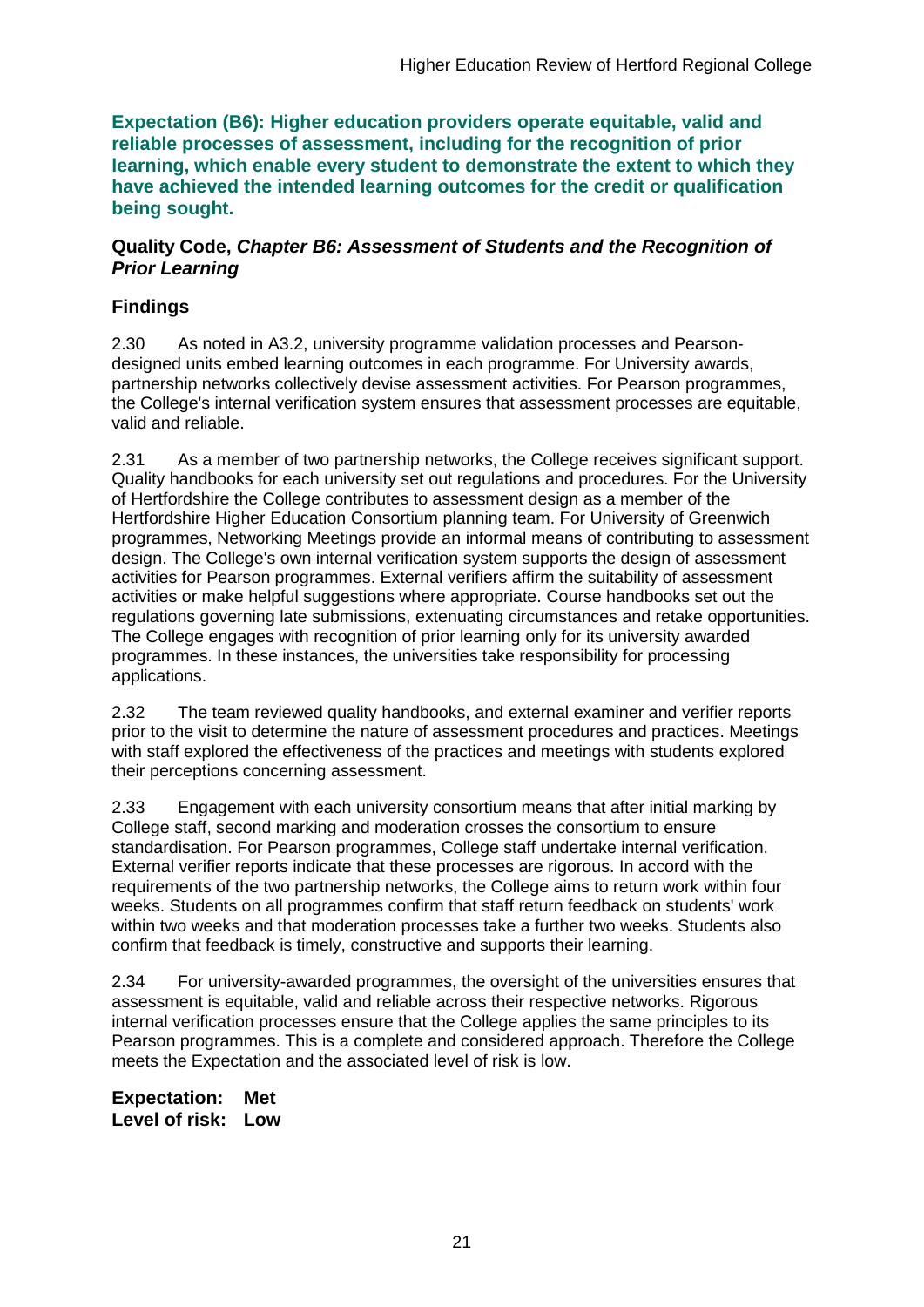### **Expectation (B7): Higher education providers make scrupulous use of external examiners.**

## **Quality Code,** *Chapter B7: External Examining*

## **Findings**

2.35 External examiners are selected and appointed by the awarding bodies for the monitoring and review of academic standards of their degree programmes. In the case of University of Hertfordshire, the College is required to ensure that the partner receives and considers external examiner reports in its programme committees, and to support the partner in formulating any necessary actions within annual monitoring. Comments from the University's external examiners are further considered at the module assessment board and by the University's Centre for Academic Quality Assurance. In the case of University of Greenwich programmes, external examiners' comments and recommendations form part of the Programme Monitoring Report (PMR). Pearson appoints a Standards Verifier whose role is set out in the quality handbook. Follow-up actions recommended by external examiners are an integral part of the quality process and are carried out by the members of the awarding Assessment Board.

2.36 In testing the College's procedures, the review team met senior staff, teaching staff and students. The team also looked at the Consortium Quality Handbook 2013-14, Collaborative Working Practices Handbook Sept 2012, University of Greenwich academic regulations, external examiners' reports, Standards Verifier's report, assessment board minutes, and programme monitoring and annual review materials

2.37 The team confirmed that the responsibility for appointment of the external examiners rests with the awarding body or with Pearson in the case of the Standards Verifier, and that examiners attend award boards at the partner institutions. The team confirmed that full consideration of external examiner reports at the College takes place as part of annual monitoring and of periodic review, with further consideration of action plans at monthly department team meetings.

2.38 Students attending programme committees have the opportunity to see external examiner reports. The students who met the team confirmed that most external examiner reports are available and have been seen by students.

2.39 The review team considers that the College has effective processes for the use of external examiners and for monitoring and actioning issues from external examiners' reports. The team therefore concludes that the College meets Expectation B7 and the associated level of risk is low.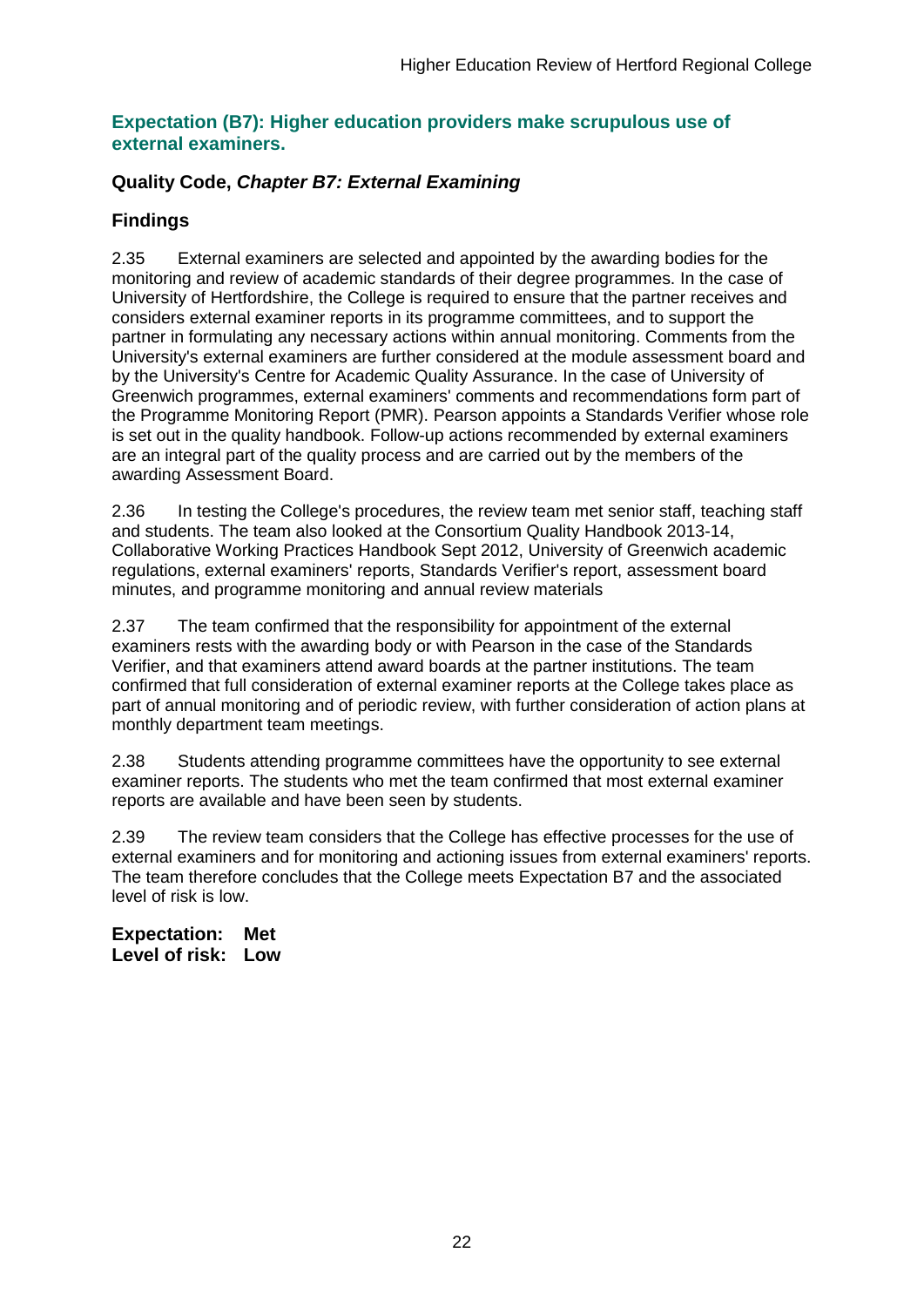**Expectation (B8): Higher education providers, in discharging their responsibilities for setting and maintaining academic standards and assuring and enhancing the quality of learning opportunities, operate effective, regular and systematic processes for monitoring and for review of programmes.**

## **Quality Code,** *Chapter B8: Programme Monitoring and Review*

## **Findings**

2.40 As described in A3.3 the College engages with the annual monitoring and review processes for each of its awarding universities and is developing a review process for its Pearson programmes. The College monitors the implementation of all subsequent action plans through its internal quality systems and for the university programmes through the relevant collaborative network.

2.41 The College meets the expectation through its own internal monitoring process and those of the awarding universities. For university programmes the College completes an annual report in each university's required format. The content is generally consistent with the requirements set out in the universities' quality handbooks. University link tutors support the writing of the reports, which draw on module evaluations, external examiner reports, award boards and staff comments. The universities receive the reports through their committee structures and track responses to the resulting action plans throughout the year.

2.42 Simultaneously the College operates its own programme review process. Internal programme reports mirror the information provided for the university processes and encompass the Pearson programmes. This review process has three annual assessment points that align with key points in the higher education cycle and enable the College to respond to university processes. The College's Academic Management Group receives and monitors these reports. Subsequently, the Higher Education Development Manager produces an annual Higher Education Self-Assessment Report that draws together all higher education issues across the College and the Higher Education Committee monitors this throughout the year. This process ensures that the College monitors its own action plans and those of the awarding universities.

2.43 The team considered the quality handbooks for each awarding body along with review process templates and completed examples of annual reports. During the review visit, the team spoke to staff to confirm their engagement with these processes.

2.44 The College observes university requirements diligently. Each university shares monitoring information across its partnership network, ensuring a standardised approach to the writing and monitoring of action plans. The College's internal process aligns with university requirements and ensures the monitoring and checking of all action plans. Having engaged with the Pearson pilot scheme, the College recognises that its quality process for Pearson programmes requires further development and is moving to its own version of the University of Hertfordshire model. While the process is secure, it does not currently enable a focused approach to highlighting enhancement.

2.45 The College meets Expectation B8 by ensuring it engages fully with both external and internal quality processes. The overview of both universities across their partner networks and the identification of a clear higher education strand within the College process ensures that the risk is low.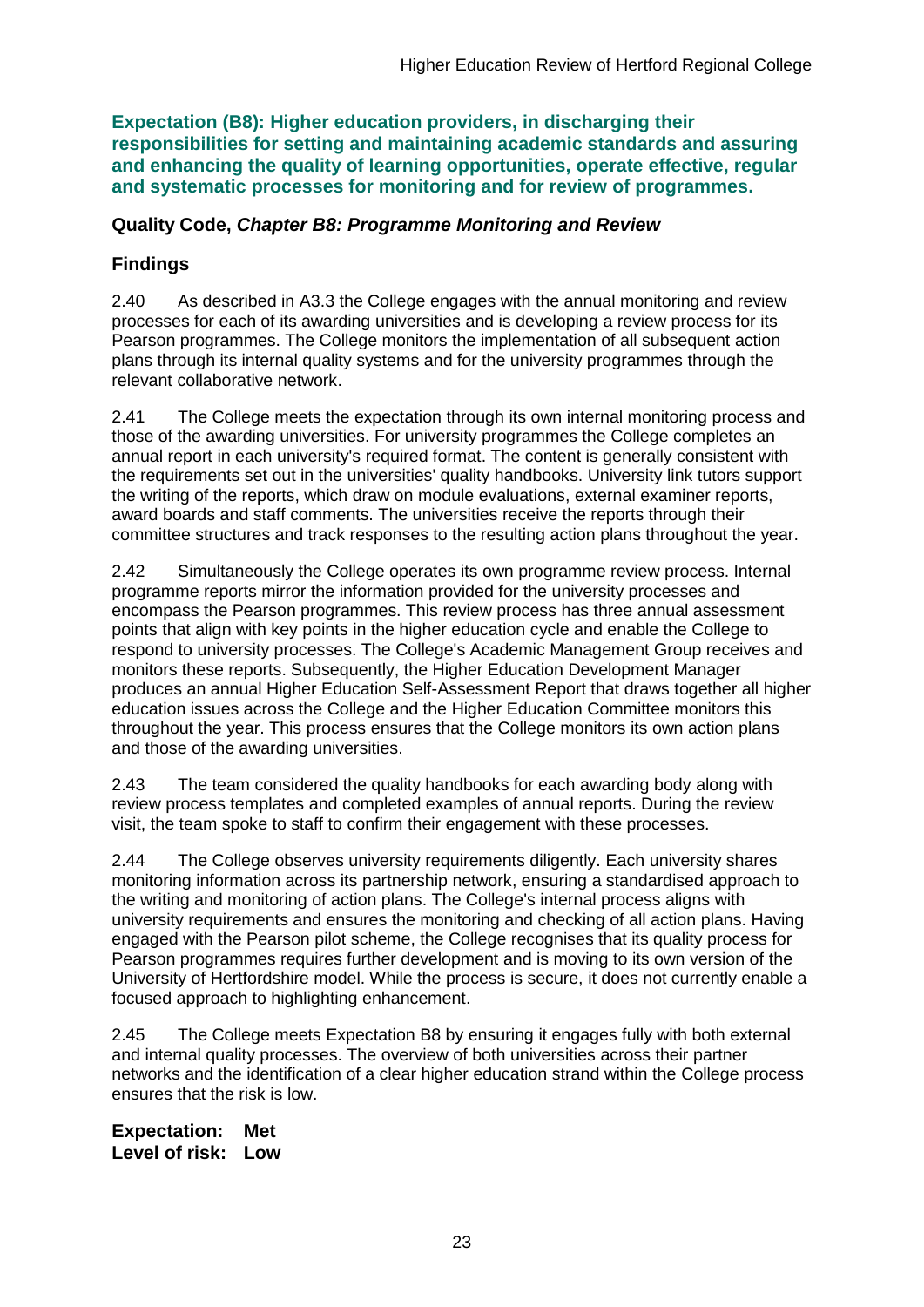### **Expectation (B9): Higher education providers have procedures for handling academic appeals and student complaints about the quality of learning opportunities; these procedures are fair, accessible and timely, and enable enhancement.**

## **Quality Code,** *Chapter B9: Academic Appeals and Student Complaints*

## **Findings**

2.46 The College has a number of procedures open to students who may wish to appeal against an assessment decision or to make a complaint about provision. Although the College values the relationships between staff and students as an informal means of resolving such issues, there are defined processes to permit escalation if necessary. There is a clear and well-defined process for students on University of Hertfordshire programmes as set out in its Student Complaints procedure: students wishing to appeal against an assessment decision made by the university may do so through the university's Assessment Procedures**.** Students on the University of Greenwich programme or on an HN programme instead follow the College's procedure in the first instance. The College deals with nonacademic complaints through its Complaints, Comments and Compliments procedure, and the Quality Coordinator has responsibility for dealing with formal complaints that may arise.

2.47 To test the effectiveness of the College's procedures, the review team scrutinised each awarding body's procedures, the College's complaints record and the information available to students through student handbooks and the VLE. The team also met senior staff and students to test their understanding of the processes.

2.48 Reviewers formed the view that the College's relationship with its students provides a strong foundation for the informal resolution of issues. Students confirmed that they would approach their tutors in the first instance when issues arose and that alternatively they would look for the relevant process on the VLE or in the Student Handbook. Although the Student Handbook signposts students to the appeals process of the College rather than that of the university, students on university programmes confirmed that they understood their right to use the university's procedures for appeals. However for students on the University of Greenwich programme, reviewers noted lack of clarity in respect of the appeals process open to them, in that while students are directed to use the College's process as detailed in its Assessment Procedure, that process does not make clear how it interacts with the university's process.

2.49 Students on a Pearson programme who may wish to appeal against an assessment decision are directed to use the College's process**.** However reviewers found that students were not aware of their right to use this process, although they did confirm that they would first approach their tutor for advice or look on the VLE if they needed to**.** While noting that Pearson delegates to the College the responsibility to ensure that there is an appeals process in place for students on HND programmes, reviewers heard from College staff that there is not an higher education-specific appeals process for students on HND programmes.

2.50 The review team concludes that the appeals processes open to students on Pearson programmes and to those on programmes of the University of Greenwich do not make clear how they are aligned with the requirements of each awarding body and therefore **recommend** that the College articulates and disseminates the procedures for academic appeals appropriate to each higher education programme.

2.51 The team find that the College's procedure regarding student complaints is clear and effective, but that the appeals procedures and related definitions lack clarity and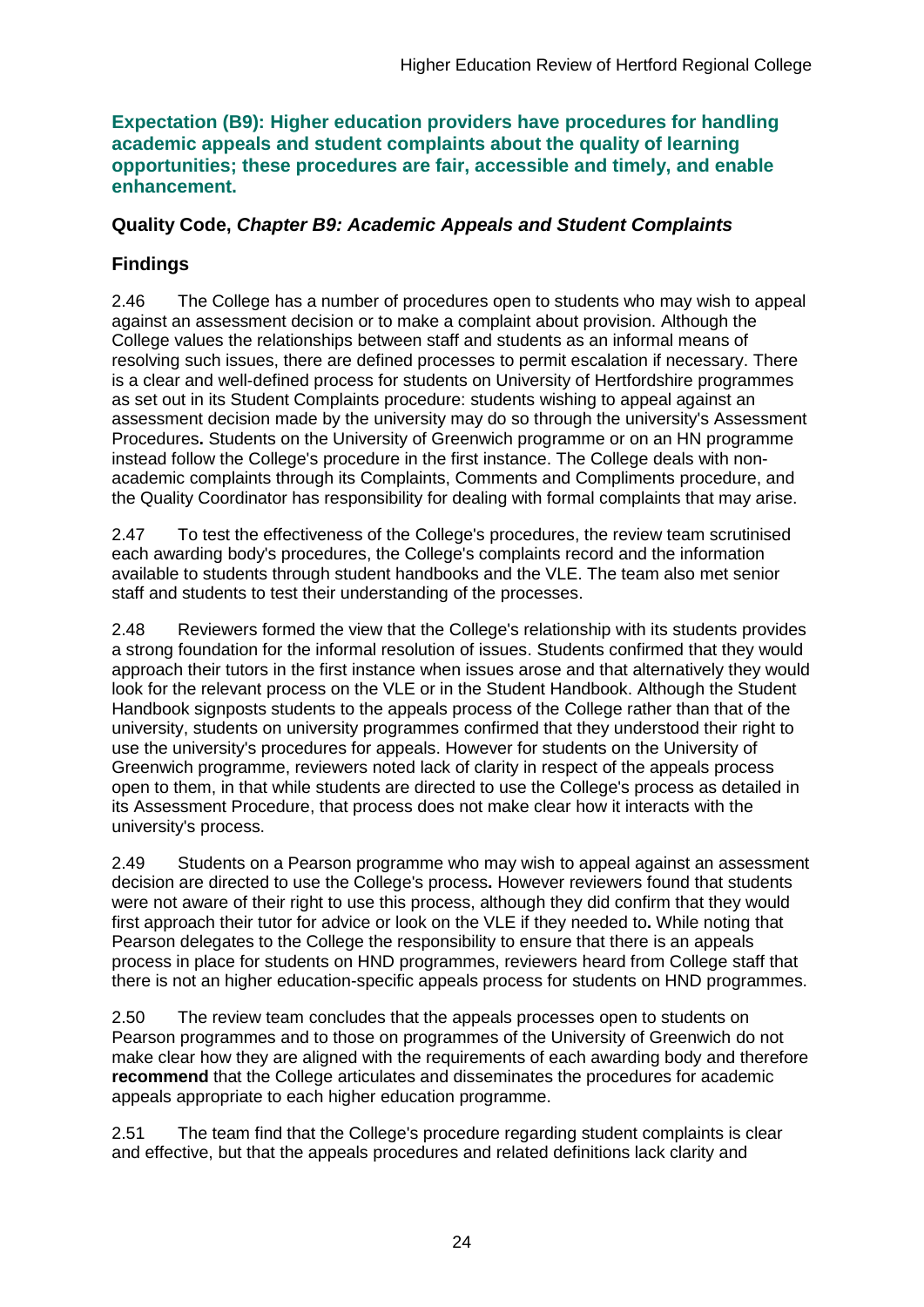consistency. The team, therefore, concludes that the expectation is not met and the associated level of risk is moderate.

**Expectation: Not met Level of risk: Moderate**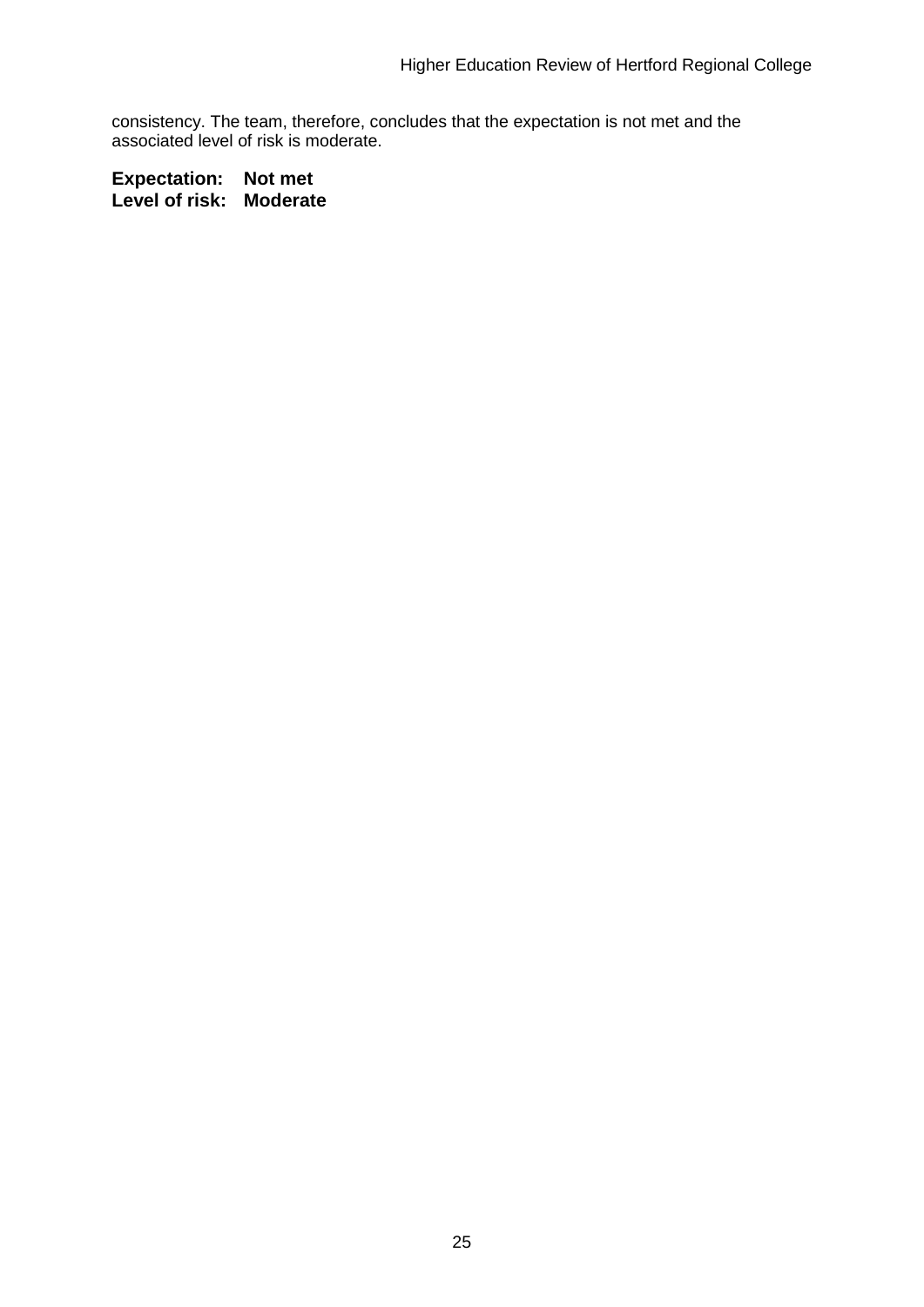**Expectation (B10): Degree-awarding bodies take ultimate responsibility for academic standards and the quality of learning opportunities, irrespective of where these are delivered or who provides them. Arrangements for delivering learning opportunities with organisations other than the degree-awarding body are implemented securely and managed effectively.**

### **Quality Code,** *Chapter B10: Managing Higher Education Provision with Others*

## **Findings**

2.52 The College's provision delivered with others takes the form of work placements and work-based learning. The College offers a range of foundation degrees in partnership with employers who offer placement weeks, live briefs and work-related projects. The College also makes use of the services of fractional and hourly paid teaching staff who are also practicing professionals in their field.

2.53 The review team tested the College's arrangements for the management of higher education provision with others by examining the documentation provided by the College for students and for employers, and by meeting with the Principal, teaching staff, support staff, employers and students.

2.54 The College provided a number of examples of the relevance of its programmes to the enhancement of employability. Most programmes include a final year project with students presenting their findings to employers. Students confirmed that they had placements or work-based learning opportunities (the terms placement and work-based learning were used interchangeably by the College). However, policy was variable across the programmes. For example, students on teaching practice commented on a good level of support, with immediate and supportive feedback and advice for teaching on difficult placements. Students on other programmes were encouraged to create their own links with a company for work-based projects, while some were encouraged to register with agencies and make their own contacts with a view to getting auditions. Although tutor-led and hence dependent on the experience of individual tutors, it was evident that practice is effective in enabling students to benefit from workplace experience.

2.55 The team confirmed that documentation was available for both staff and students for the work-based project module on the Foundation Degree in Business and for the mentor scheme for the ITT provision. In reviewing feedback from employers participating in workbased learning, reviewers noted their view that improvements could be made to the support provided for them: reviewers heard that one had not received any guidance on the College's expectations. Employers further suggested that the College could develop greater opportunities to work together with its employer partners to the benefit of students. The review team noted that each department was responsible for managing its students' placements and that discussions about the experience take place between the project or programme manager and each student. Staff further confirmed that in respect of supporting work-based learning students there is no institutional policy and a diversity of practice, with some informal arrangements, some paper-based, some locally determined and some but not all including visits to placement students by College staff.

2.56 Overall, the team found that the College has effective policies and procedures in place to manage work-based learning at programme level. However the review team recommends that the institution develop across all programmes a consistent approach to the oversight and management of work-based learning. The team concludes that Expectation B10 is met and the associated level of risk is moderate.

**Expectation: Met Level of risk: Moderate**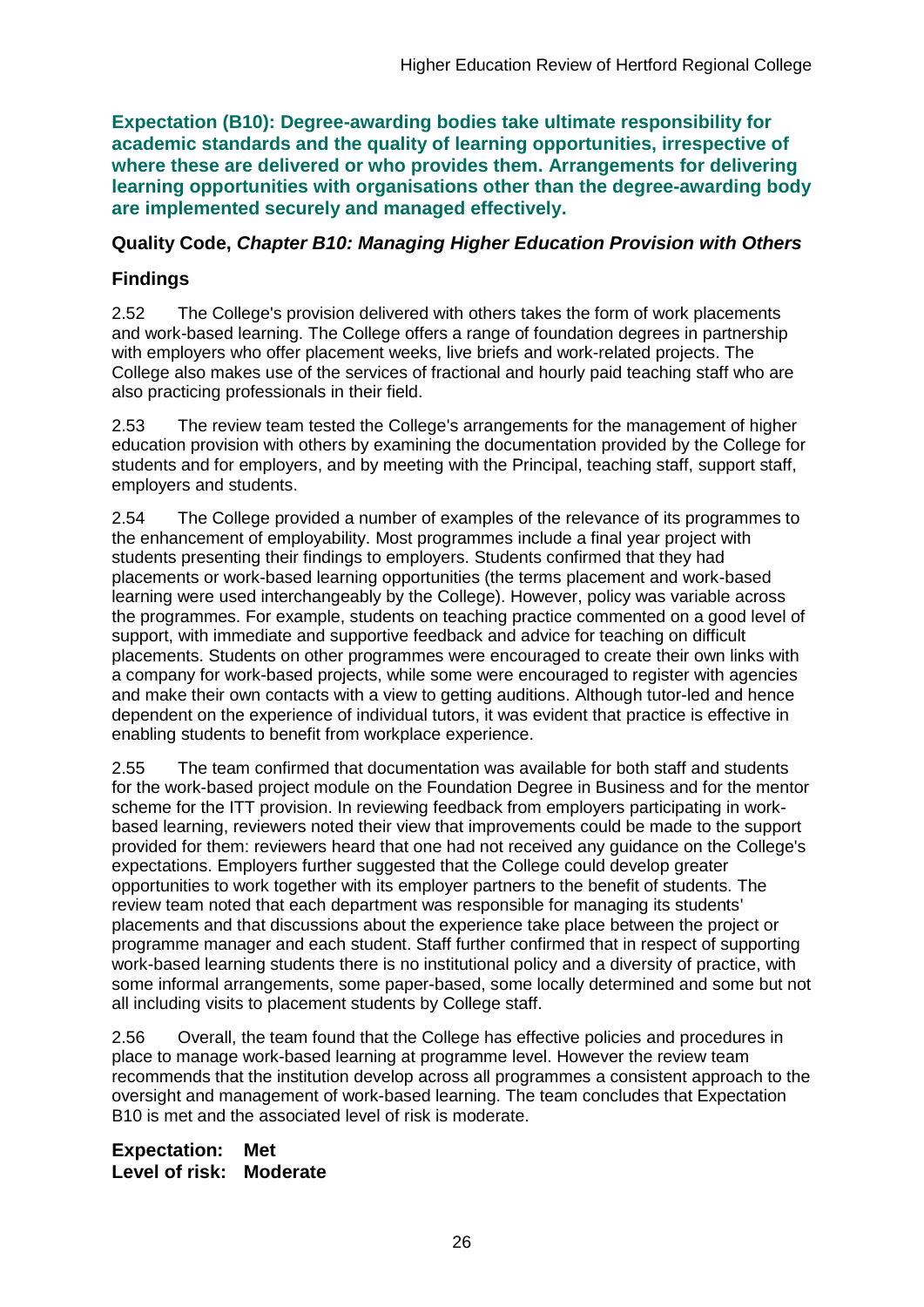**Expectation (B11): Research degrees are awarded in a research environment that provides secure academic standards for doing research and learning about research approaches, methods, procedures and protocols. This environment offers students quality of opportunities and the support they need to achieve successful academic, personal and professional outcomes from their research degrees.**

### **Quality Code,** *Chapter B11: Research Degrees*

### **Findings**

2.57 This expectation is not applicable to the College as it does not offer research degrees.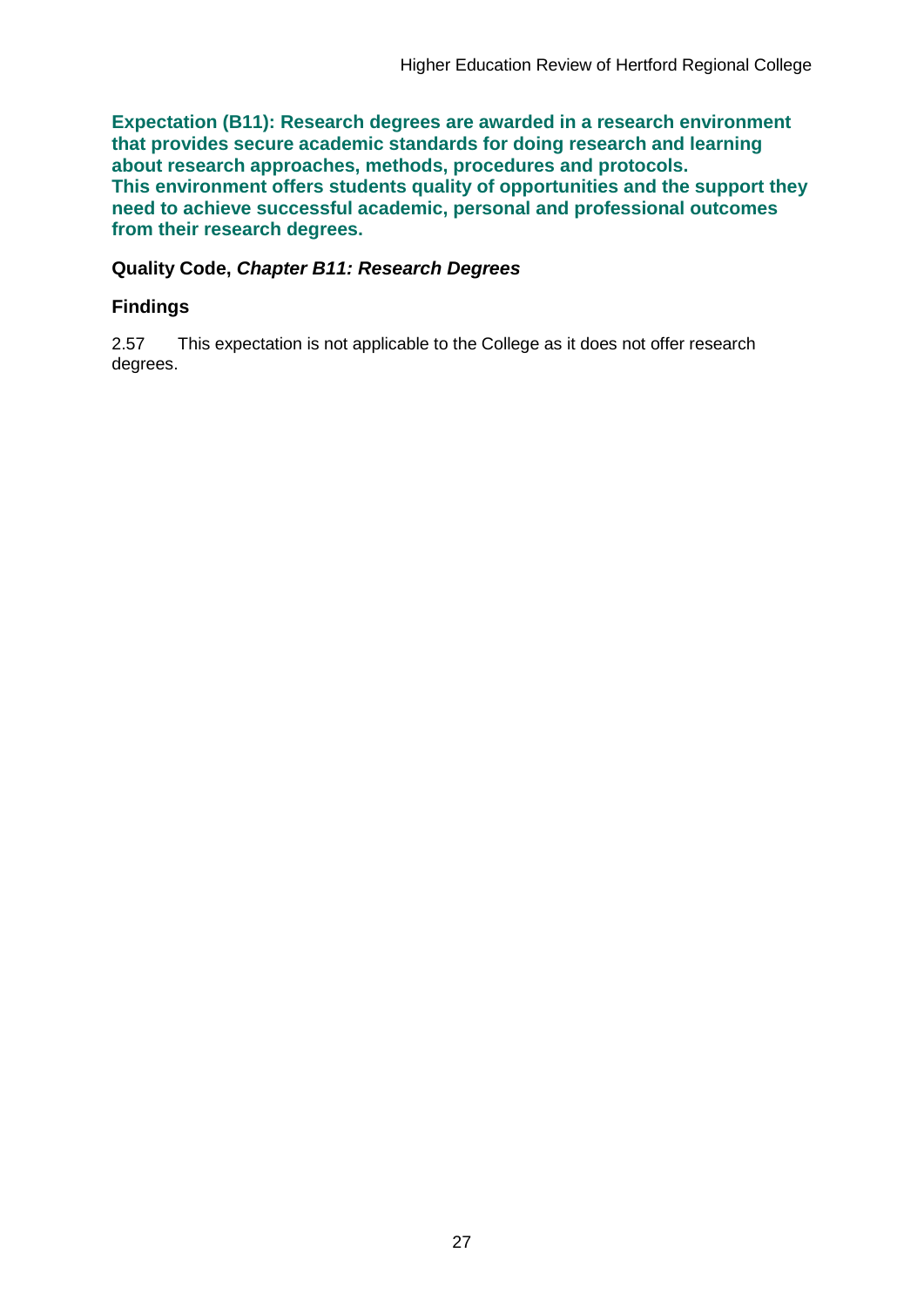## **The quality of student learning opportunities: Summary of findings**

2.58 The College's higher education provision is offered in partnership with its three degree-awarding partners, the Universities of Hertfordshire and of Greenwich, and Pearson. With its university partners it has secure procedures for setting and maintaining the academic standards of its programmes. In respect of Pearson programmes, while processes for the design and approval of Pearson programmes have been suitable for current provision the review team **recommends** that the College ensures there is a formal process for the internal approval and modification of HND programmes.

2.59 The College's processes for the admission of students are well-understood and are suitably aligned with those of its awarding partners. Students expressed positive views about the quality of teaching and the support for learning, and reviewers found that the College has an effective strategy for supporting the quality of teaching and learning. In particular its support for academic staff to enhance teaching practice is **good practice**.

2.60 Student support in the College is well-coordinated through induction and tutorial support via the personal tutor systems. Work-based learning is integrated into the curriculum of many programmes, but support is variable and dependant on the experience of individual tutors. The College reviews its resource provision annually and has plans to improve its current facilities for higher education students in a new purpose-built building.

2.61 The College is committed to engaging students as partners in their educational experience. It has well-established processes for hearing student views, including the Higher Education Student Forum, the Student Council, programme committees, and informally between students and tutors. It has a student representative system that seeks to represent all students on all programmes at every level of study. Although these structures work for the current scale of provision, they are insufficiently formalised to embed the student voice in its practices. The review team **recommends** that the College should further develop the training of student representatives and engage students more effectively as partners.

2.62 Learning outcomes are suitably embedded in the assessment of the College's programmes, and are verified through the College's own processes as well as those of its awarding bodies. The College has a complete and considered approach to managing assessment, which ensures that the assessment of students is equitable, valid and reliable.

2.63 External examiners and verifiers are selected and appointed by the College's awarding bodies for the monitoring and review of academic standards of their programmes. The College has appropriate processes for the use of external examiners and for monitoring and actioning issues from their annual reports. Full consideration of reports takes place as part of annual monitoring and of periodic review, with further consideration of action plans at monthly department team meetings.

2.64 The College has a procedure for hearing and responding to student complaints which is clear and effective. However its procedures for hearing and responding to appeals against the outcomes of assessments lack clarity and consistency, and the review team recommends that the College articulates and disseminates the procedures for academic appeals appropriate to each higher education programme.

2.65 The College's provision includes work placements and work-based learning carried out in partnership with employers. Its support for these activities is effective in enabling students to benefit from workplace experience, but is variable in nature and extent across its programmes. The review team recommends that the College develops a consistent approach to the oversight and management of work-based learning.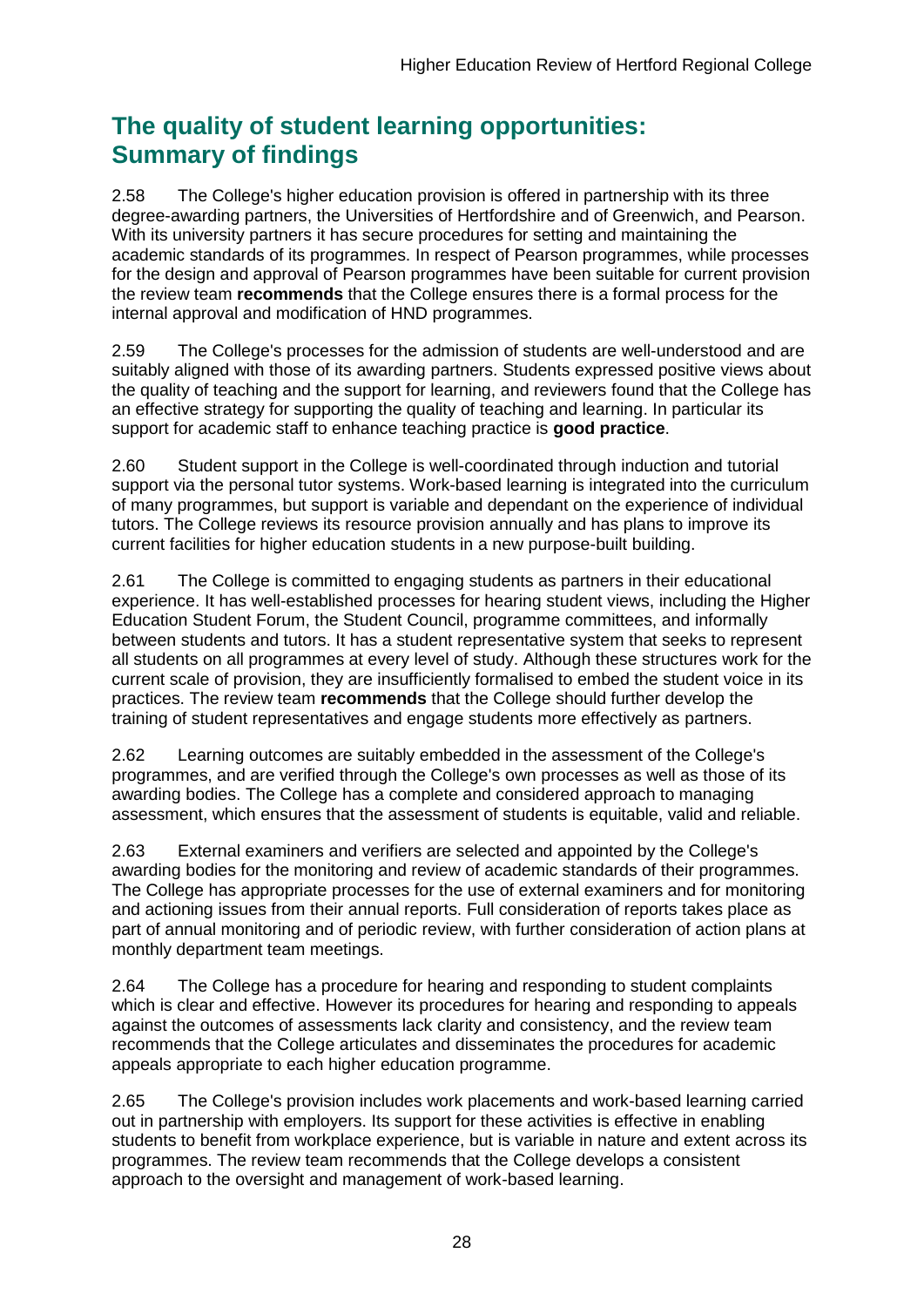## <span id="page-29-0"></span>**3 Judgement: The quality of the information produced about its provision**

**Expectation (C): UK higher education providers produce information for their intended audiences about the higher education they offer that is fit for purpose, accessible and trustworthy.**

## **Quality Code,** *Part C: Information about Higher Education Provision*

## **Findings**

3.1 The College publishes information about its Higher Education provision primarily through its website, its prospectus, the VLE, the Student Handbook and individual programme handbooks.

3.2 In order to verify that information provided by the College is fit-for-purpose, trustworthy and accessible, the review team met senior staff, academic staff, support staff, employers and students and scrutinised the documentation itself.

3.3 Detailed information about the College's higher education provision is available through the College's website which provides a comprehensive range of information about its programmes. The prospectus for full-time and for part-time study is available electronically as well as in hard copy and extensively details the College's programmes, the qualifications required for entry, fee structures, and the support available to students. It also includes a Higher Education section which describes the nature of higher education study at the College. Programme Managers, heads of department and the Higher Education Manager annually check the accuracy of this information before publication.

3.4 Information relating to University of Hertfordshire provision is cross-audited annually by the University and the College to ensure consistency across the Consortium. The Hertfordshire Higher Education Consortium marketing sub-group is responsible for the copy, production and accuracy of shared information, ensuring consistency of information made available by the College, the University of Hertfordshire and UCAS.

3.5 Students on University of Hertfordshire provision may use the University's VLE to access programme handbooks produced by the programme link tutor at the University, as well as policies, procedures and supplementary information relating to their programme. Students on University of Greenwich provision are provided with a hard copy of their course handbook and guide. Also available electronically, this explains general course information, learning outcomes, and policies and procedures relating to their programme, as well as signposts to additional information which students may need.

3.6 Students on Pearson provision receive a hard copy of their programme handbook, which is produced to a College standard based on Pearson's guidelines. This includes information about the College, its policies, qualifications and grading, and an outline of the units and learning outcomes, as well as the relevant programme specification.

3.7 At enrolment, all students receive copies of the College's student handbook, as well as information from the awarding institution. Reviewers confirmed from outcomes of the College's 'First Impressions Survey' as well as in discussion with students that the information received by students is useful to them, and is available on the VLE as well as in hard copy format. Reviewers noted that the College is developing a Student Charter.

3.8 The review team's meeting with support staff highlighted a rigorous process for ensuring that information is accurate. Prospectuses are approved prior to publication by the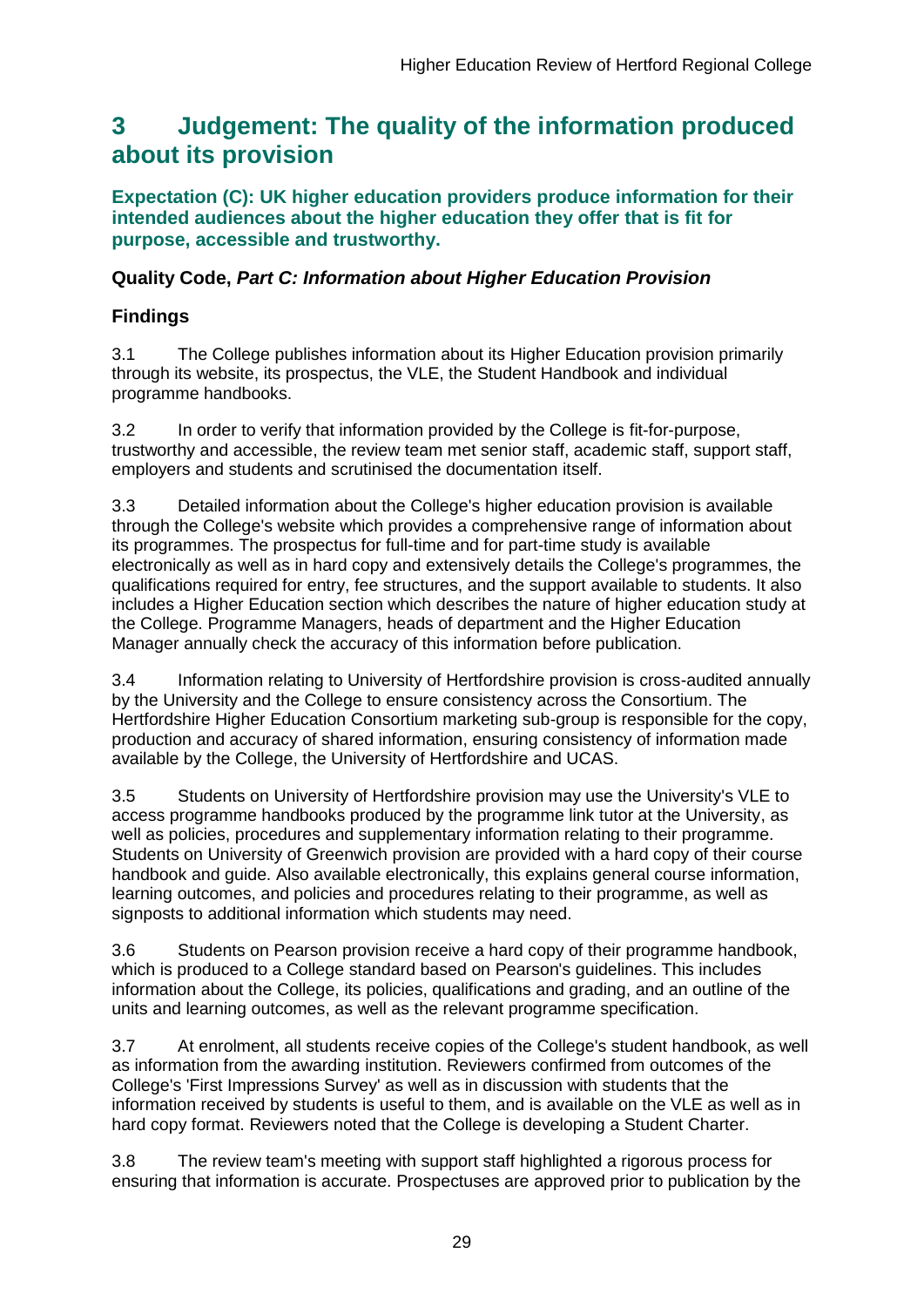Higher Education Manager, Programme Managers, and the Marketing and Communications Manager. Website content is the responsibility of the Programme Managers, but it is also audited by the marketing department. The University of Hertfordshire also audits information as described above; Consortium members check each other's information using a common checklist to ensure consistency. There are formal processes for requesting and recording changes whose urgency is determined by a priority scale.

3.9 Overall, the review team formed the view that the College provides sufficient and relevant information for its intended audiences, particularly prospective and current students. It has effective procedures in place for ensuring the accuracy of information about its higher education provision. Students and staff confirmed that the sources of information available to them are fit-for-purpose, accessible and trustworthy. The review team, therefore, concludes that Expectation C is met and the associated level of risk is low.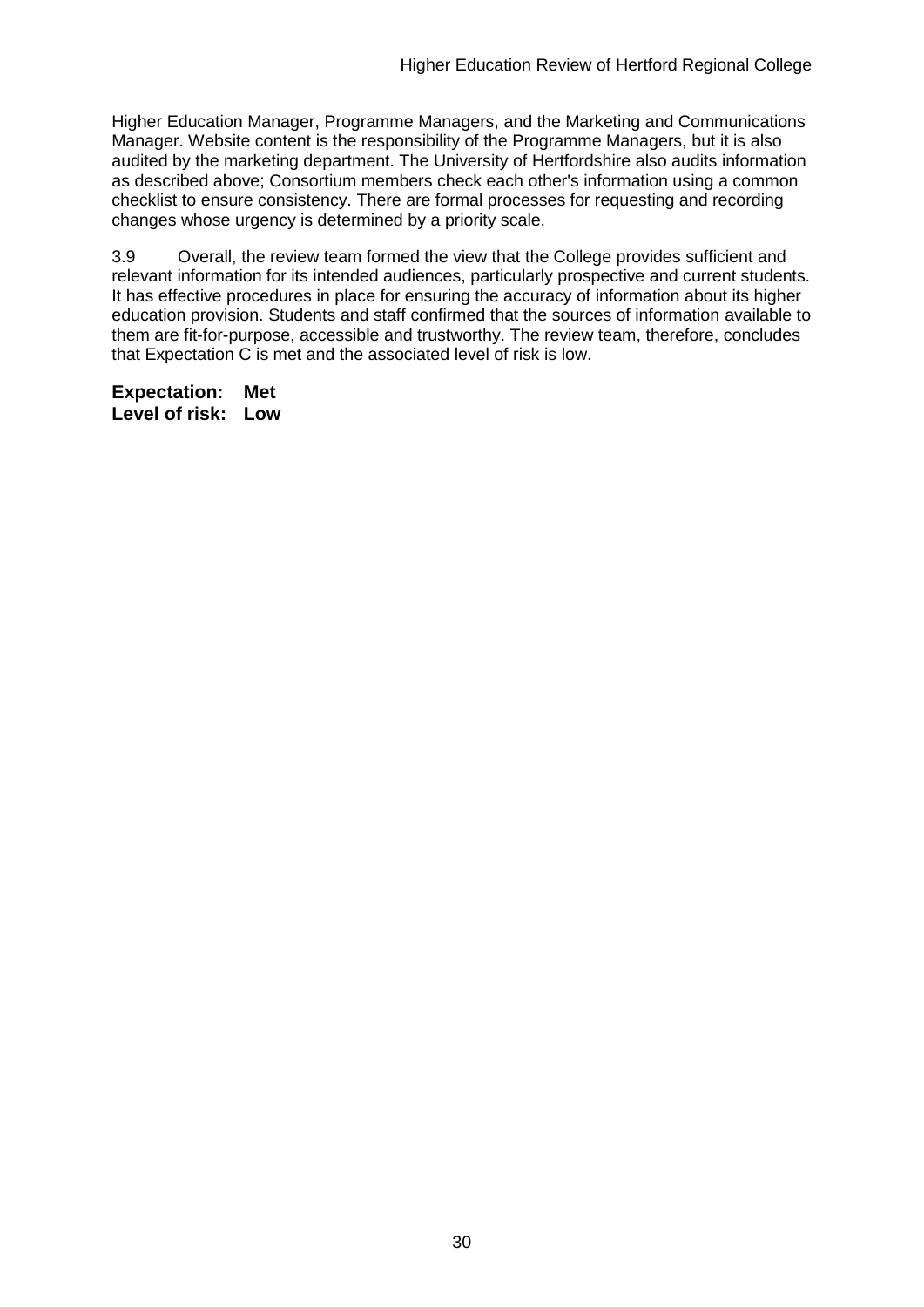## **The quality of the information produced about its provision: Summary of findings**

3.10 The review team found that the College consistently provides accessible and clear information for the public about its higher education provision, and has developed systems and procedures for designing and publishing information for a variety of stakeholders, leading to the availability of paper-based and electronic information for current and future students. The review team recognises this information as being clear and appropriate.

3.11 The review team concludes that the College's responsibility relating to expectations about information about learning opportunities **meets** UK expectations.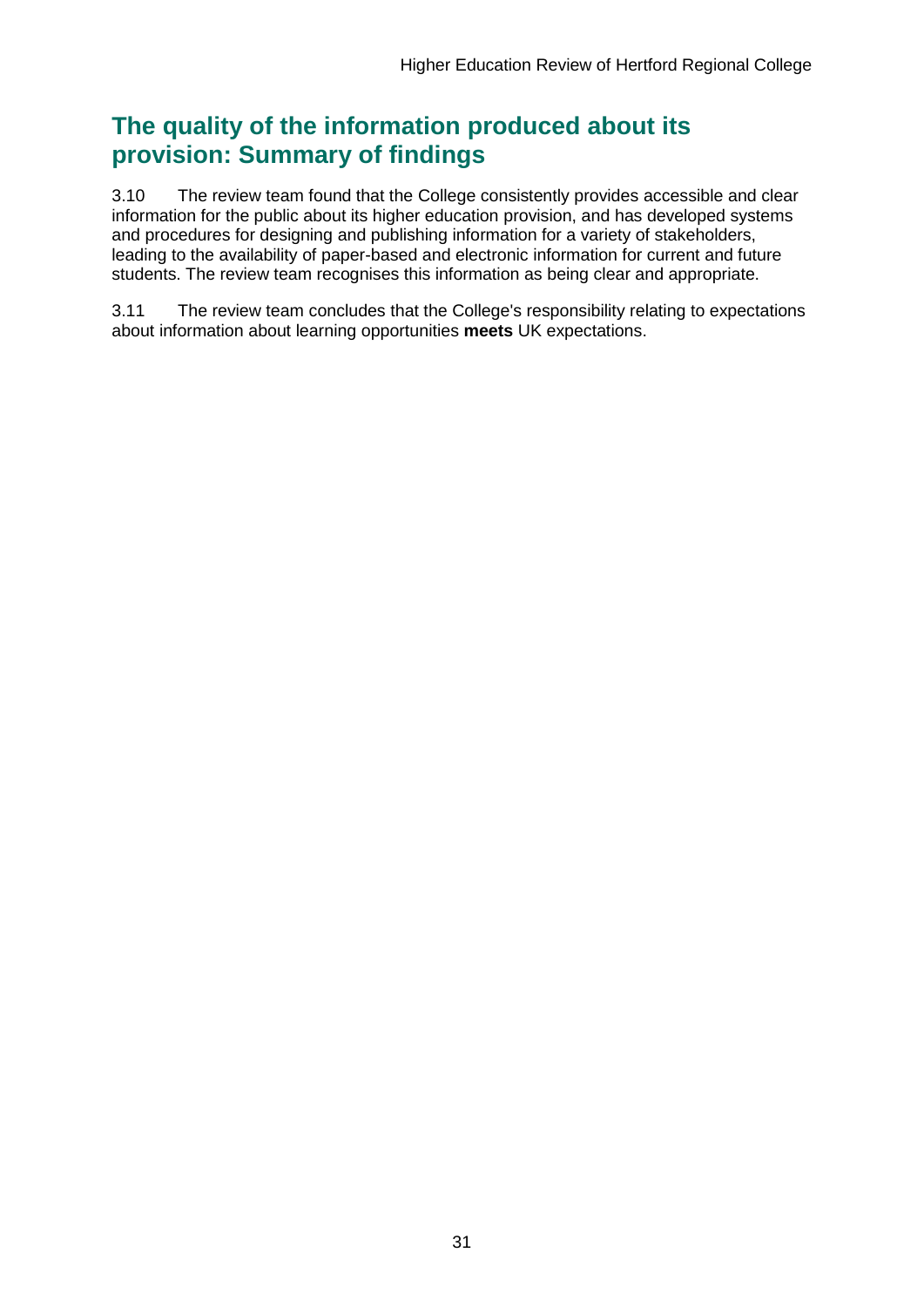## <span id="page-32-0"></span>**4 Judgement: Enhancement of student learning opportunities**

### **Expectation (Enhancement): Deliberate steps are being taken at provider level to improve the quality of students' learning opportunities.**

## **Findings**

4.1 The College does not have an enhancement strategy, nor does enhancement of higher education provision feature in its stated strategic objectives. It does, however, have a higher education strategy that states the College aims to ensure 'the maintenance of quality and enhancement of provision'.

4.2 During its desk based review, the team read the key documents describing the College's understanding of and approach to enhancement. During the review visit the team spoke with senior managers and compared their comments with those of teaching and support staff.

4.3 The College meets the expectation, in that it does take deliberate steps to improve the quality of students' learning opportunities, but clear strategic articulation would promote a shared understanding of enhancement within a higher education context. Staff, from the Principal downwards, consider the term enhancement a recent development and are locally more comfortable with the term enrichment. Within this context staff consistently identify four areas: physical resources, administrative support, student services and the support of teaching. Such enrichment arises through College-wide strategies, but it is not articulated within a higher education context and so it does not integrate with the College's quality assurance processes.

4.4 The College regards its strategic decision to incorporate all higher education provision into the College review and monitoring process as an enhancement opportunity.

It believes that this system enables top-down strategic initiatives and bottom-up reviews to identify cross-curriculum issues. The College Senior Leadership Team includes the Director of Academic Quality and Development. Together with the incorporation of teacher training provision into the Quality and Development Unit under the newly-appointed Teaching and Learning Development Manager, there is a direct link between assurance and teaching. The review team formed the view that this link could be used to promote greater recognition and familiarity with the concept of enhancement. Nevertheless, the team noted a difference in the approaches to enhancement strategy as described by different groups of staff, and **recommends** that the College should further promote a shared understanding of enhancement across the College's higher education provision.

4.5 College investment in its facilities is resolving issues raised by the higher education students. For example, the redevelopment of the Ware site and upgrades to the Broxbourne site address specific issues for Creative Enterprise and Early Years students and Music students. The appointment of the Higher Education Development Manager and a Higher Education Administrator enables the College to provide some of the registry functions of larger institutions. As noted in Expectation B4, students regard the support for higher education students positively. Additionally, as noted in Expectation B3, the specific higher education focus of the College's team of ASTLPs also enhances its higher education provision.

4.6 The College meets the Expectation through its institution-wide strategies. A deeper awareness of enhancement and clearer articulation of a strategic approach to enhancement would lower the risk, which is currently moderate.

### **Expectation: Met Level of risk: Moderate**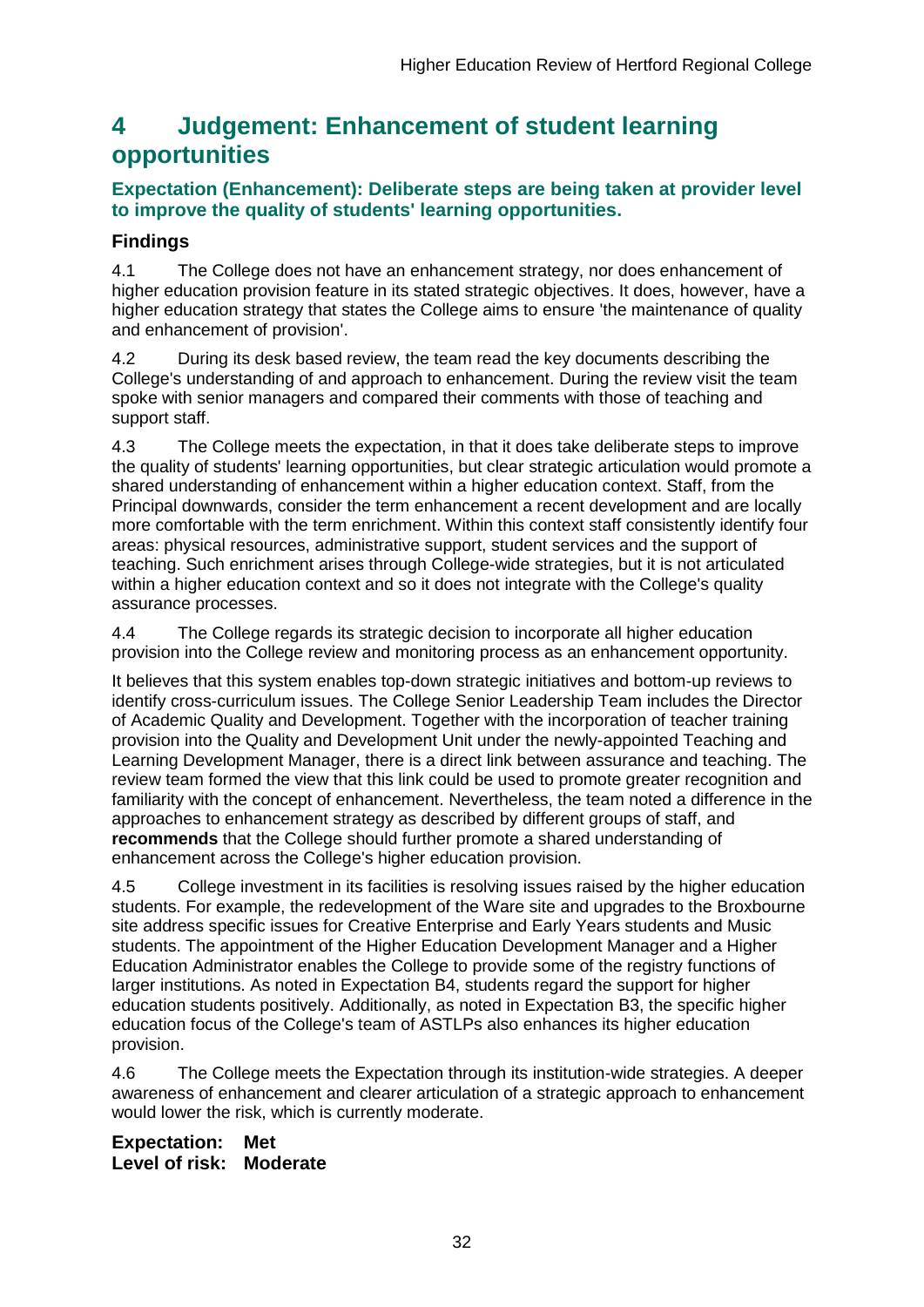## **Enhancement of student learning opportunities: Summary of findings**

4.7 Although the College has no explicit enhancement strategy, it aims nevertheless to maintain and enhance the quality of its higher education provision. It does so through deliberate steps to improve the quality of learning opportunities, as regards provision of learning resources, and support for teachers, for student services and for administration.

4.8 The College has made significant investment in resources to support higher education provision, including the redevelopment of one of its campuses and upgrades to provision on its other campus. It has also established senior posts dedicated to supporting the management of higher education provision and has supported teachers in developing an higher education ethos to programme and module delivery.

4.9 The College's strategy makes no explicit link between quality assurance and enhancement of provision, and does not explicitly promote recognition of and familiarity with the concept of enhancement within the College. The review team accordingly **recommends** that the College should further promote a shared understanding of enhancement.

4.10 The review team concludes that the enhancement of student learning opportunities **meets** UK expectations.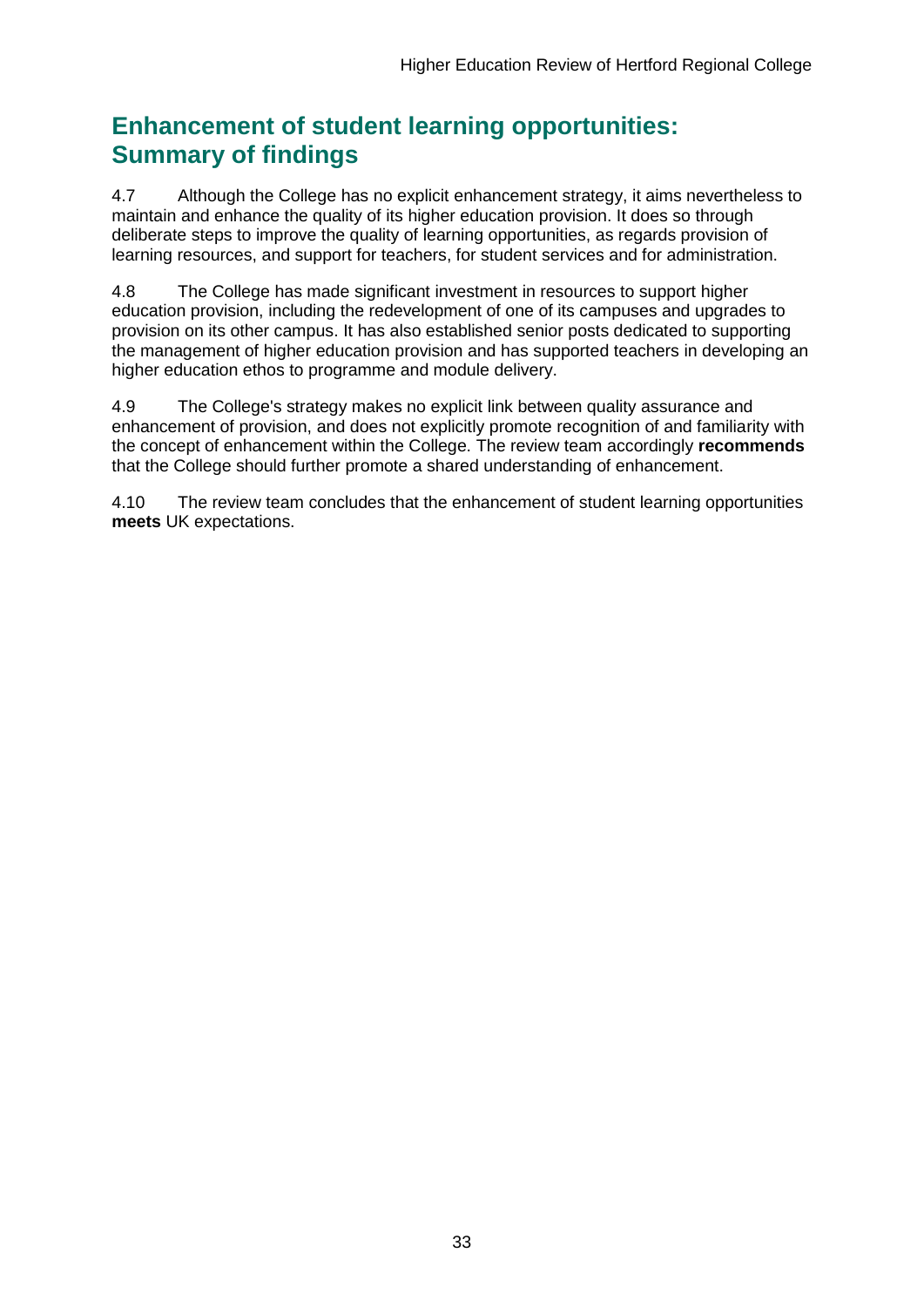## <span id="page-34-0"></span>**5 Commentary on the Theme: Student Employability**

## **Findings**

5.1 The College regards the development of employability as an intrinsic focus of its vocational education, as outlined in its strategic objectives. The focus starts from programme design with the inclusion of work-based learning modules that address employability; alternatively, in the case of the FdA Early years and Pearson programmes, the development of employability is embedded within the curriculum rather than within a distinct module. Each curriculum area is encouraged to develop its own approach to enhancing employability, through live projects, work-based learning and work experience. Practice varies across the subject areas, as commented on in Expectation B10.

5.2 The team explored the theme of student employability during its meetings with students, employers and teaching staff, and through an examination of programme specifications, live briefs, new programme outlines, employers' comments, external examiners' reports, Careers Service Annual Report 2013-14, and policy and procedure documentation. In doing so, the team saw evidence that the College was working towards its strategic goals of both preparing students for employment and providing educational services to meet the needs of employers, through the provision of professional and vocational programmes, employer engagement, and embedding employability skills into the curriculum.

5.3 The team noted that programmes supported the development of CV writing skills, offered placements, live briefs and work-related projects. The College employs fractional and hourly-paid teaching staff from a range of backgrounds including solicitors, accountants, artists and training consultants, who bring a current workplace context into their curriculum delivery.

5.4 The team heard from staff of numerous examples of employer engagement with the College. For instance, employers inform on programme development and formative assessment, attend final year poster presentations and periodic review, mentor students at work and provide witness statements.

5.5 The team noted positive feedback from the National Student Survey which showed students' appreciation of the opportunity of working on live briefs, of combining work-based learning with higher education, and of making key contacts with industry. Students who met the review team also commented on the value of their experiences and described how they were encouraged by their tutors to register with agencies to make contacts for auditions. They further described working on creating an identity as an artist or performer and creating pieces for exhibition.

5.6 The team spoke to two employers, the first of whom described the close working relationship with the Business Support Team to support internal progression for students in the College, and the second of whom provided an example of course teams using the theatre space for teaching and also work experience for small groups of students. Engagement with employers is further described in Expectation B10.

5.7 The College effectively integrates work-based learning or placement into its programme design, with the needs of employers considered at course validation. Foundation degrees are aligned with the *Foundation Degree Qualification Benchmark*. Although students clearly valued the experience of work-based learning, the experiences of different sets of students appeared variable and dependent on the nature of support at a programme level. The development across the programmes of a consistent approach to oversight and management of work-based learning has been already been highlighted as a recommendation (see Expectation B10).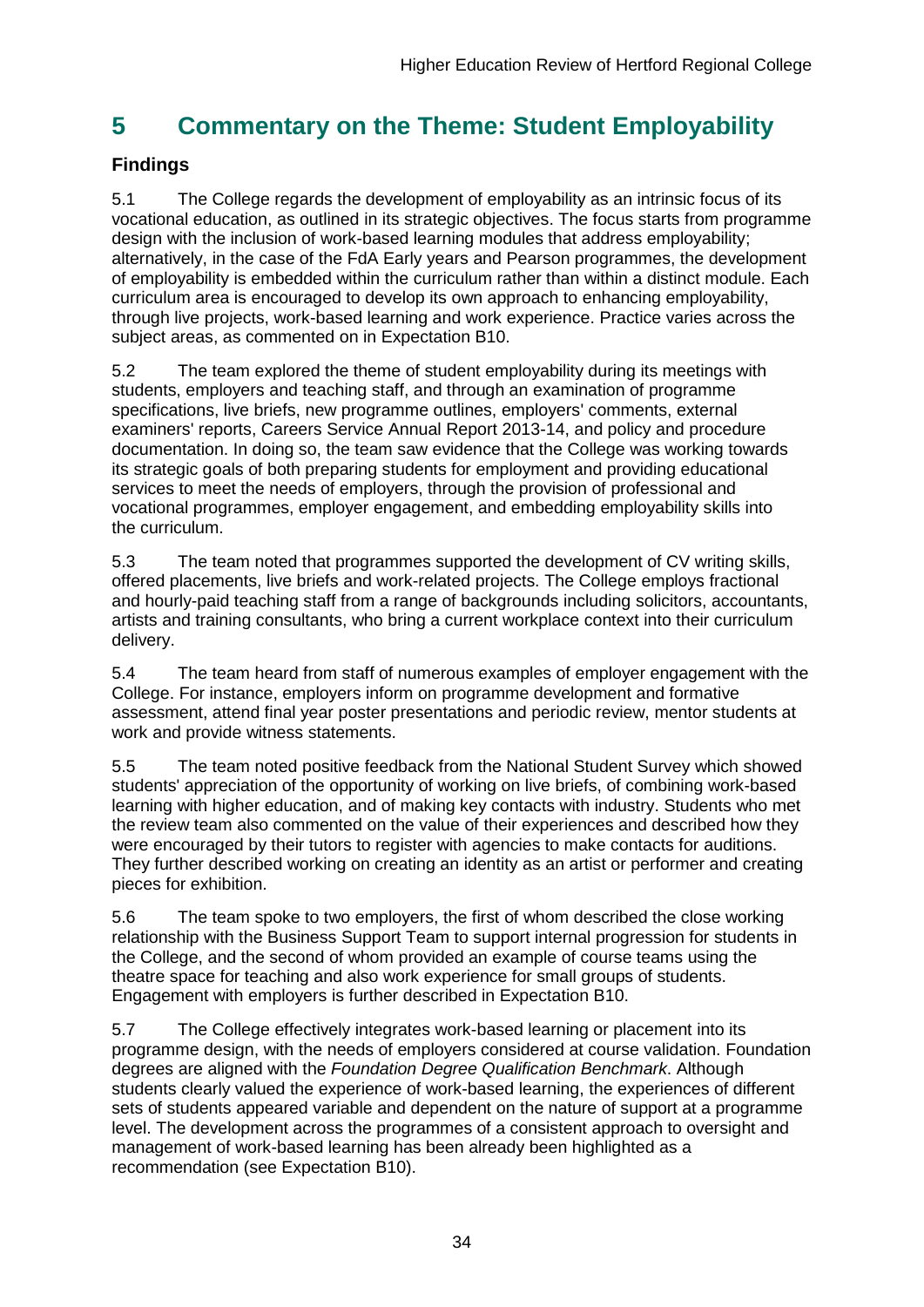## <span id="page-35-0"></span>**Glossary**

This glossary is a quick-reference guide to terms in this report that may be unfamiliar to some readers. Definitions of key operational terms are also given on pages 27-29 of the [Higher Education Review handbook](http://www.qaa.ac.uk/Publications/InformationAndGuidance/Pages/HER-handbook-13.aspx)

If you require formal definitions of other terms please refer to the section on assuring standards and quality: [www.qaa.ac.uk/assuringstandardsandquality.](http://www.qaa.ac.uk/assuringstandardsandquality/pages/default.aspx)

User-friendly explanations of a wide range of terms can be found in the longer **Glossary** on the QAA website: [www.qaa.ac.uk/about-us/glossary.](http://www.qaa.ac.uk/about-us/glossary)

### **Academic standards**

The standards set by **degree-awarding bodies** for their courses (programmes and modules) and expected for their awards. See also **threshold academic standard**.

#### **Award**

A qualification, or academic credit, conferred in formal recognition that a student has achieved the intended **learning outcomes** and passed the assessments required to meet the academic standards set for a **programme** or unit of study.

#### **Blended learning**

Learning delivered by a number of different methods, usually including face-to-face and e-learning (see **[technology enhanced or enabled learning](http://www.qaa.ac.uk/AboutUs/glossary/Pages/glossary-t.aspx#t1)**).

#### **Credit(s)**

A means of quantifying and recognising learning, used by most institutions that provide higher education **programmes of study**, expressed as numbers of credits at a specific level.

### **Degree-awarding body**

A UK [higher education provider](http://newlive.qaa.ac.uk/AboutUs/glossary/Pages/glossary-h.aspx#h2.1) (typically a [university\)](http://newlive.qaa.ac.uk/AboutUs/glossary/Pages/glossary-u-z.aspx#u4) with the power to award degrees, conferred by Royal Charter, or under Section 76 of the Further and Higher Education Act 1992, or under Section 48 of the Further and Higher Education (Scotland) Act 1992, or by Papal Bull, or, since 1999, granted by the Privy Council on advice from QAA (in response to applications for [taught degree awarding powers, research degree awarding powers or](http://newlive.qaa.ac.uk/AboutUs/DAP/Pages/default.aspx)  [university title\)](http://newlive.qaa.ac.uk/AboutUs/DAP/Pages/default.aspx).

#### **Distance learning**

A course of study that does not involve face-to-face contact between students and tutors but instead uses technology such as the internet, intranets, broadcast media, CD-ROM and video, or traditional methods of correspondence - learning 'at a distance'. See also **blended learning**.

#### **Dual award or double award**

The granting of separate awards (and certificates) for the same **programme** by two **degree-awarding bodies** who have jointly delivered the programme of study leading to them. See also **multiple award**.

#### **e-learning**

See technology enhanced or enabled learning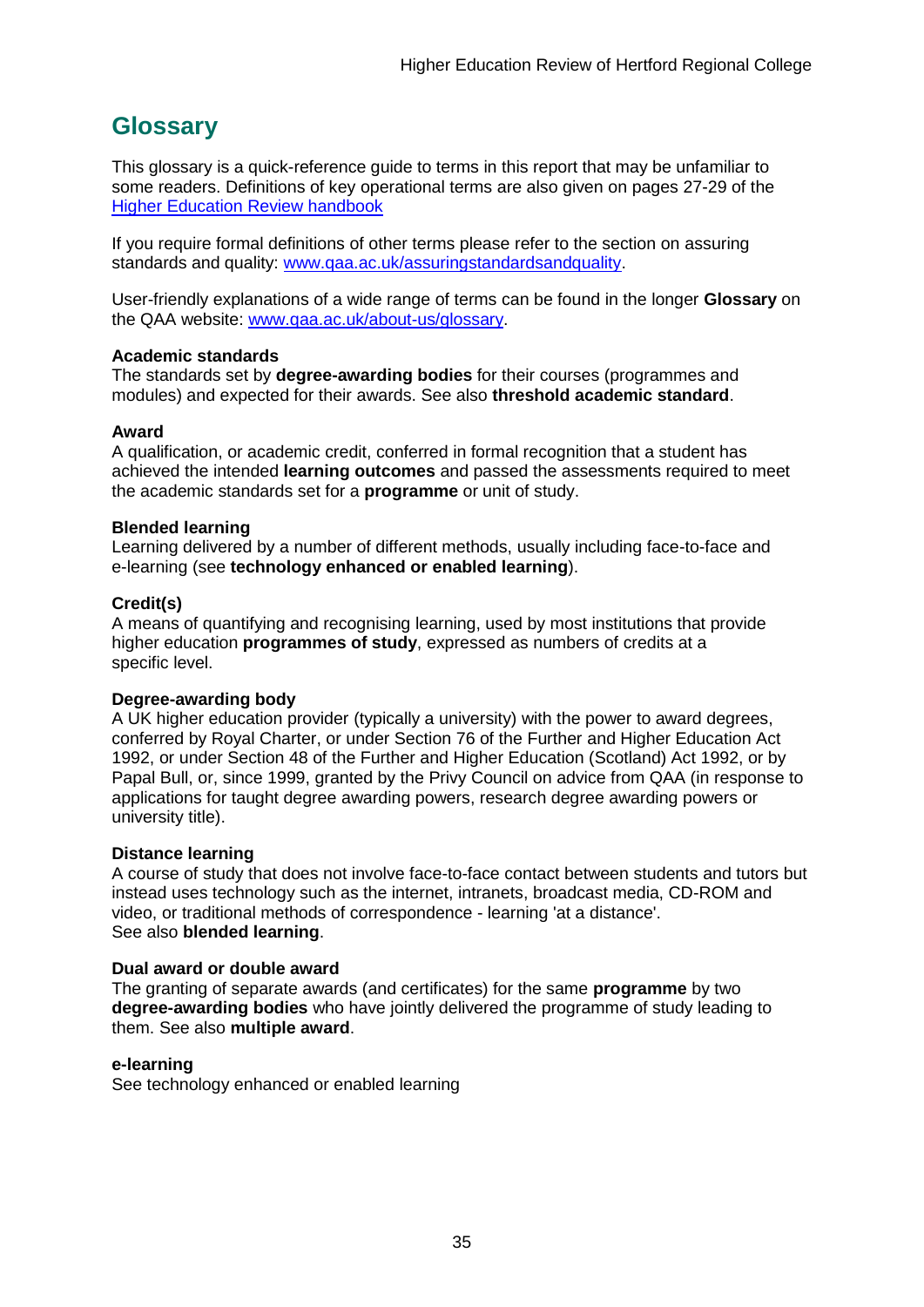### **Enhancement**

The process by which [higher education providers](http://www.qaa.ac.uk/AboutUs/glossary/Pages/glossary-h.aspx#h2.1) systematically improve the quality of provision and the ways in which students' learning is supported. It is used as a technical term in our review processes.

#### **Expectations**

Statements in the **Quality Code** that set out what all UK [higher education providers](http://newlive.qaa.ac.uk/AboutUs/glossary/Pages/glossary-h.aspx#h2.1) expect of themselves and each other, and what the general public can therefore expect of them.

### **Flexible and distributed learning**

A [programme](http://newlive.qaa.ac.uk/AboutUs/glossary/Pages/glossary-p.aspx#p12) or [module](http://newlive.qaa.ac.uk/AboutUs/glossary/Pages/glossary-m-o.aspx#m6) that does not require the student to attend classes or events at particular times and locations.

### See also **distance learning**.

### **Framework**

A published formal structure. See also **Framework for Higher Education Qualifications**.

### **Framework for Higher Education Qualifications**

A published formal structure that identifies a hierarchy of national qualification levels and describes the general achievement expected of holders of the main qualification types at each level, thus assisting higher education providers in maintaining academic standards. QAA publishes the following frameworks: *The Framework for Higher Education Qualifications in England, Wales and Northern Ireland* (FHEQ) and *The Framework for Qualifications of Higher Education Institutions in Scotland* (FQHEIS).

#### **Good practice**

A process or way of working that, in the view of a QAA review team, makes a particularly positive contribution to a higher education provider's management of academic standards and the quality of its educational provision. It is used as a technical term in QAA's audit and review processes.

### **Learning opportunities**

The provision made for students' learning, including planned study, teaching, assessment, academic and personal support, and resources (such as libraries and information systems, laboratories or studios).

#### **Learning outcomes**

What a learner is expected to know, understand and/or be able to demonstrate after completing a process of learning.

### **Multiple awards**

An arrangement where three or more **degree-awarding bodies** together provide a single jointly delivered **programme** (or programmes) leading to a separate **award** (and separate certification) of each awarding body. The arrangement is the same as for **dual/double awards**, but with three or more awarding bodies being involved.

### **Operational definition**

A formal definition of a term, establishing exactly what QAA means when using it in reviews and reports.

### **Programme (of study)**

An approved course of study that provides a coherent learning experience and normally leads to a qualification.